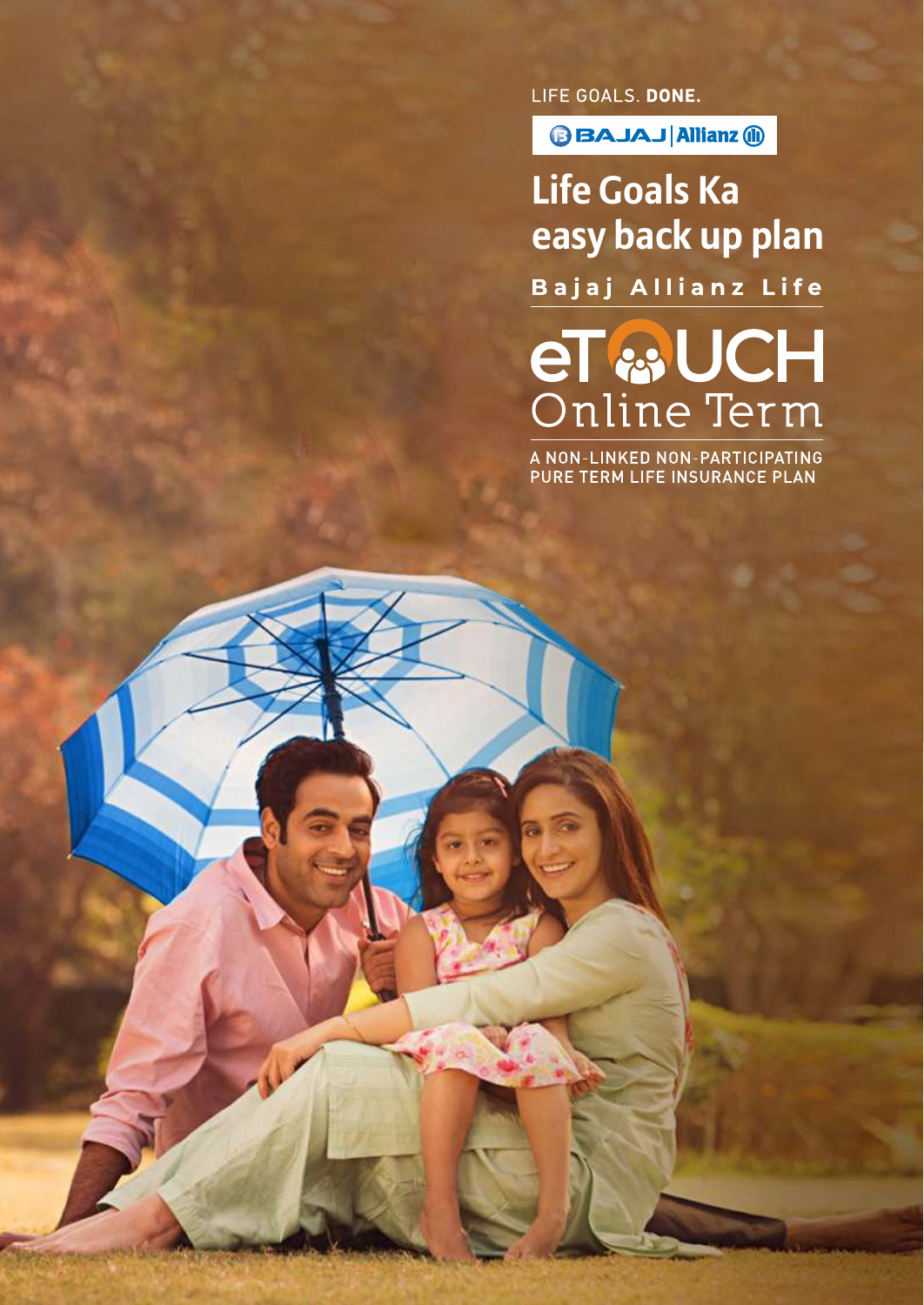### **BBAJAJ Allianz @**

### **Bajaj Allianz Life eTouch Online Term**

Life is full of "IF's". Presenting a complete protection plan built to safe guard you and your loved ones from various uncertainties in life. Don't let worry come knocking on your doors. Be prepared with Bajaj Allianz Life eTouch Online Term, a solution for you and your loved ones to be able to realize your dreams without any compromises in case of an unforeseen event.

Wait no longer....gift your family the perfect shield against the "IF's of LIFE" in just a few clicks, and "Jiyo Befikar"!!

### **Key Advantages**

Bajaj Allianz Life eTouch Online Term is a non-linked, non-participating, life, regular premium payment, individual, pure risk premium plan. The plan provides life cover combined with benefit on accidental death, accidental total permanent disability & critical illness and benefit of waiver of premium, depending on variant opted by you. The key advantages of this plan are:

- Comprehensive protection for you
- Flexibility to choose from four variant options to enhance your protection
- Option to choose Limited or Regular Premium payment
- Life cover up to 99 years<sup>1</sup>
- Option for the nominee to receive the policy benefits in a lump-sum amount or in monthly instalments
- Lower premium for leading healthy lifestyle for non-tobacco users

#### *1 As per variant opted*

### **Plan Working**

^ **Step 1:** Choose your variant

- a) Shield Life Benefit plus WOP Benefit (on occurrence of ATPD)
- b) Shield Plus Life Benefit plus ATPD Benefit plus WOP Benefit (on occurrence of ATPD)
- c) Shield Super Life Benefit plus ADB plus ATPD Benefit plus WOP Benefit (on occurrence of ATPD)

d) Shield Supreme- Life Benefit plus ACI Benefit plus ATPD Benefit plus WOP Benefit (on occurrence of ATPD or CI)

The acronyms used stand for: (i) ADB – Accidental Death Benefit (ii) ATPD – Accidental Total Permanent Disability (iii) ACI – Accelerated Critical Illness (iv) CI –Critical Illness (v) WOP – Waiver of Premium

 $\hat{a}$  The variant chosen at inception cannot be changed during the policy term. Life benefit refers to the sum assured under the plan that will be payable on death of the life assured.  $\lambda$ Accelerated Critical Illness means the benefit payable on diagnosis of any specified Critical Illness wherein such benefit if paid will be deducted from the Sum Assured on Death

#### **Step 2:** Choose your Sum Assured

Decide on the level of protection by choosing the sum assured you need to safeguard your family's future. On choosing higher sum assured, you benefit from High Sum Assured Rebate (HSAR).

**Step 3:** Choose your Policy Term and the Premium Payment Term (as applicable)

 Select the period for which you desire to get the benefits of life insurance protection and the period for which you will choose to pay the premium (as may be applicable).

**Step 4:** Choose your Premium Payment Frequency

Depending on your convenience decide the regular time interval at which you would prefer to pay the premium during the policy term.

Your premium will be based on your current age, gender, sum assured, variant, policy term & premium payment frequency.

### **Benefit Details**

30 years old Samir is married and has a daughter who is 4 years old. He works for a private construction firm. Samir has purchased a house recently on loan. He is aware that incase of his death, accidental disability or critical illness, his family would be burdened with financial liabilities. He decided to take Bajaj Allianz Life eTouch Online Term to ensure a worry-free future. Let's see what benefit options are available to him under each of the variants in this plan.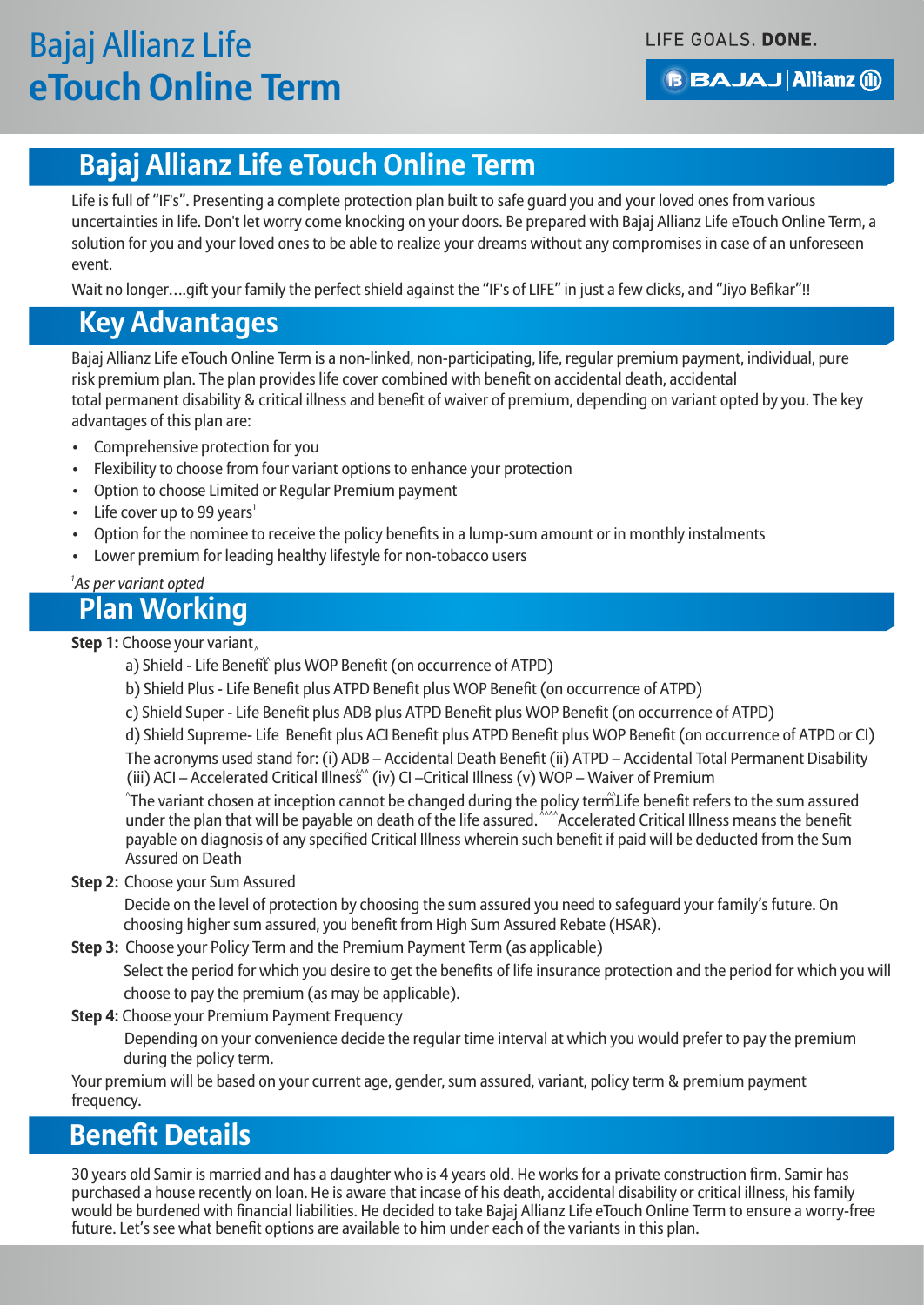LIFE GOALS. DONE.

**BBAJAJ Allianz (ii)** 

## **Shield - Life Benefit plus WOP Benefit (on occurrence of ATPD)**

#### **Benefit Payable**

a) In case of ATPD of the life assured, all the future premiums under the policy will be waived, and the policy will continue b) On death of the life assured, the Sum Assured on Death will be paid, and the policy will terminate

Samir chooses 'Shield' for a policy term of 20 years and a sum assured of  $\bar{z}$  1 crore. He pays an annual premium of  $\bar{\tau}$  6,601 after a HSAR of ` 1,197

At age 40, Samir meets with a road accident and suffers a total permanent disability. All the future premiums are waived under the policy and the policy continues

On Samir's unfortunate death, his nominee gets  $\bar{z}$  1 crore (Sum Assured on Death) and the policy terminates



*Premium shown in the above illustrations are exclusive of Goods and Service Tax /any other applicable tax levied, subject to changes in tax laws, and any extra premium. The sum assured amount and/or other benefits, if any, is a non-guaranteed illustrative figure and is subject to policy terms and conditions and claim scrutiny. The illustrated premium is applicable for age 30 years, preferred non-smoker male life assured. Premium rate for female life will be with 4 years age set-back for variants Shield, Shield Plus and Shield Super.*

## **Shield Plus - Life Benefit plus ATPD Benefit plus WOP (on occurrence of ATPD)**

#### **Benefit Payable**

a) In case of ATPD of the life assured,

- i) an amount equal to the sum assured (subject to a maximum of  $\bar{z}$  2 crores) will be paid as ATPD benefit
- all the future premiums under the policy will be waived, and the policy will continue with life cover
- b) On death of the life assured, the Sum Assured on Death will be paid and the policy will terminate.

Samir chooses 'Shield Plus' for a policy term of 20 years and a sum assured of  $\bar{z}$ 3 crores. He pays an annual premium of ₹ 19,767 after a HSAR of ₹ 1,746

At age 40, Samir meets with a road accident and suffers a total permanent disability. He will receive:

- a) ₹ 2 crores (an additional Sum Assured as ATPD benefit)
- b) All the future premiums are waived under the policy and the policy continues

On Samir's unfortunate death, his nominee gets  $\bar{\tau}$  3 crores (Sum Assured on Death) and the policy terminates



*Premium shown in the above illustrations are exclusive of Goods and Service Tax /any other applicable tax levied, subject to changes in tax laws, and any extra premium. The sum assured amount and/or other benefit amount indicated, if any, is a non-guaranteed illustrative figure and is subject to policy terms and conditions and claim scrutiny. The illustrated premium is applicable for age 30 years, preferred non-smoker male life assured. Premium rate for female life will be with 4 years age set-back for variants Shield, Shield Plus and Shield Super.*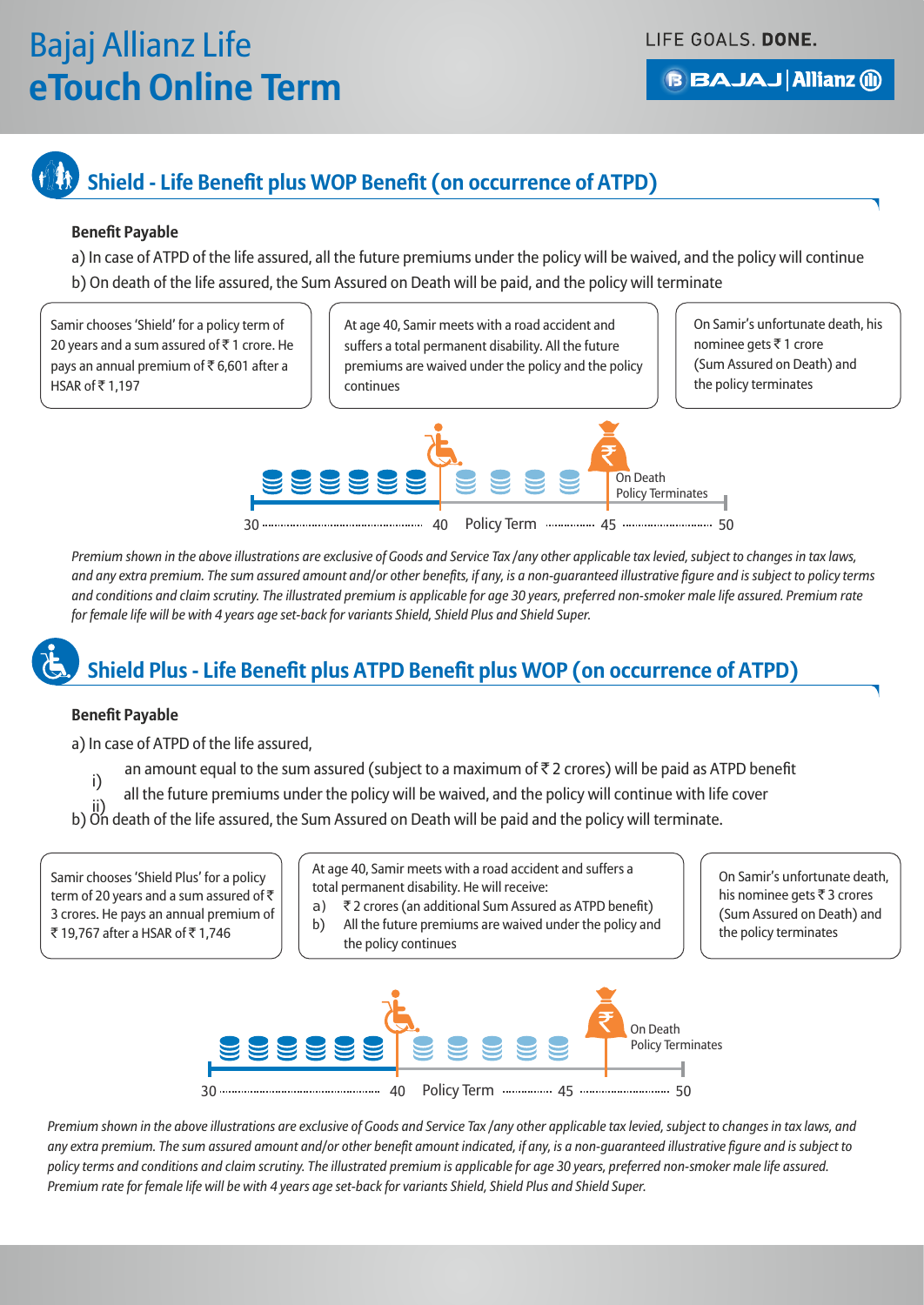LIFE GOALS. DONE.

**BBAJAJ Allianz (ii)** 



### **Shield Super - Life Benefit plus ADB plus ATPD Benefit plus WOP Benefit**  (on occurrence of ATPD)

#### **Benefit Payable**

a) In case of ATPD of the life assured, then,

- I) an amount equal to the sum assured (subject to a maximum of  $\bar{z}$  2 crores) will be paid as ATPD benefit
- ii) all the future premiums under the policy will be waived, and the policy will continue with all its remaining benefits
- b) In case of death of the life assured due to accident, then,
	- i) Sum Assured on Death plus
	- ii) an amount equal to the sum assured (subject to a maximum of  $\bar{z}$  2 crores) will be paid as ADB and the policy will terminate
- c) On death of the life assured, if not resulting due to accident, the Sum Assured on Death will be paid and the policy will terminate

Samir chooses 'Shield Super' for a policy term of 20 years and a sum assured of  $\bar{\tau}$  3 crores. He pays an annual premium of  $\bar{\tau}$  29,317 after a HSAR of  $\bar{\tau}$  6,458

At age 40, Samir meets with a road accident and suffers a total permanent disability. He will receive: a)  $\bar{\tau}$  2 crores (an additional Sum Assured as ATPD benefit) b)All the future premiums are waived under the policy and the policy continues with all its remaining benefits At age 47, Samir dies in a road accident. His nominee gets  $\overline{\tau}$  3 crores (Sum Assured on Death) and  $\bar{z}$  2 crores (an additional Sum Assured as ADB) and the policy terminates



*Premium shown in the above illustrations are exclusive of Goods and Service Tax /any other applicable tax levied, subject to changes in tax laws, and any extra premium. The sum assured amount and/or other benefit amount indicated, if any, is a non-guaranteed illustrative figure and is subject to policy terms*  and conditions and claim scrutiny. The illustrated premium is applicable for age 30 years, preferred non-smoker male life assured. Premium rate for female *life will be with 4 years age set-back for variants Shield, Shield Plus and Shield Super.*

### **Shield Supreme -**

### **Life Benefit plus ACI Benefit plus ATPDB plus WOP Benefit (**on occurrence of ATPD or CI**)**

#### **Benefit Payable**

a) In case of diagnosis of CI, the benefit payable will be,

- i) If the diagnosed CI requires Angioplasty, fixed ACI benefit of  $\bar{\tau}$  5,00,000 will be paid. WOP is not applicable, if Angioplasty is conducted for CI. No further ACI benefit will be paid for any future occurrence of Angioplasty. But, the policy will continue for other benefits, including remaining amount of ACI benefit for the remaining CIs covered, subject to payment of all due premium.
- ii) If the CI is other than one requiring Angioplasty then,
	- 1. If no prior ACI benefit has been paid for Angioplasty, then, ACI Benefit of 75% of Sum Assured, subject to maximum of ₹75,00,000, will be paid
	- 2. If any prior ACI benefit for Angioplasty has been paid, then, the remaining ACI Benefit will be paid, which is 75% of Sum Assured (subject to maximum of ₹75,00,000) minus ₹5,00,000 (paid for Angioplasty)
	- 3. All the future premiums under the policy will be waived once ACI Benefit is paid. The policy will continue with all its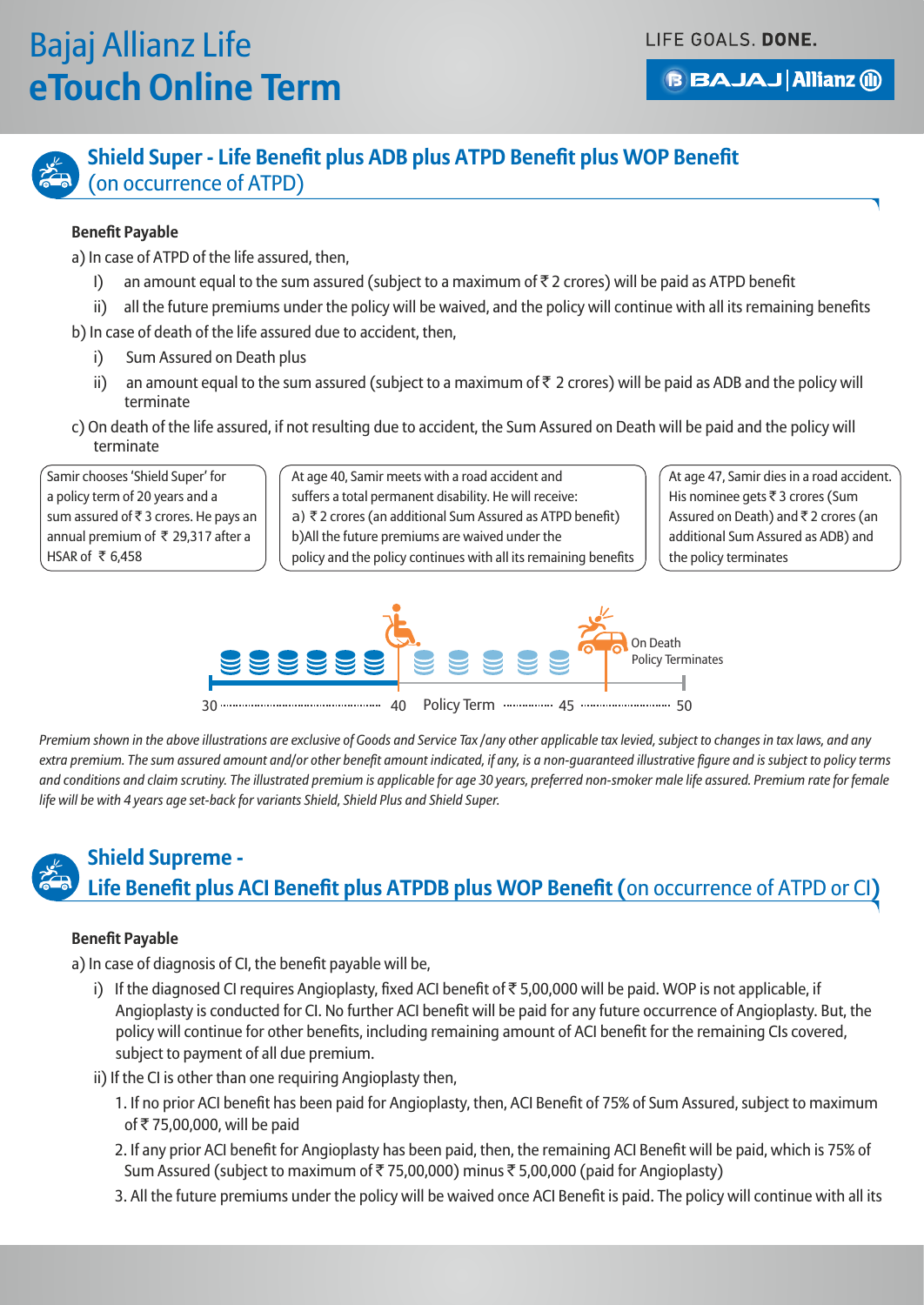LIFE GOALS. DONE.

### **BBAJAJ Allianz (ii)**

remaining benefits.

b) In case of ATPD of the life assured, then,

I) an amount equal to the sum assured (subject to a maximum of  $\bar{\tau}$  2 crores) will be paid as ATPD benefit

ii) all the future premiums under the policy will be waived, and the policy will continue with all its remaining benefits

c) On death of the life assured, the below benefit will be paid and the policy will terminate,

I) If ACI benefit has been paid earlier, then, Sum Assured on Death minus the amount of ACI benefit already paid will be payable.

ii) If ACI benefit has not been paid earlier, then, Sum Assured on Death will be paid

Samir chooses 'Shield Supreme' for a policy term of 20 years and a sum assured of ₹3 crores. He pays an annual premium of  $\bar{\bar{\tau}}$  31,097 after a HSAR of ₹7,297

At age 35, Samir is diagnosed with Critical Illness. He will receive: a. ₹75,00,000 (75% of Sum Assured) b. All the future premiums are waived under the policy and the policy continues with all its remaining benefits

At age 45, Samir meets with an accident and suffers a total permanentdisability. He gets ` 2 crores (an additional Sum Assured as ATPD benefit) and the policy continues with all its remaining benefits

On Samir's unfortunate death, his nominee gets ₹ 2.25,00,000 (Sum Assured on Death minus the ACI benefit paid and the policy terminates



Multiple CI events are not covered under the plan. CI sum assured will be paid on occurrence of first CI event only (except for Angioplasty, as mentioned herein)

Premium shown in the above illustrations are exclusive of Goods and Service Tax/any other applicable tax levied, subject to changes in tax laws, and any extra premium. The sum assured amount and/or other benefit amount indicated, if any, is a non-guaranteed illustrative figure and is subject to policy terms and conditions and claim scrutiny. The illustrated premium is applicable for age 30 years, preferred non-smoker male life assured. Separate premium rate for female lives is applicable for Shield Supreme.

In Shield Plus, Shield Super and Shield Supreme, for:

ATPD Benefit

• ATPD benefit will not be payable if accident happens before the expiry of the policy term and disability happens within 90 days of date of accident but after expiry of policy term.

ADB

- If ATPD happened first and after that death happened within 90 days of accident, in that case two separate benefit will be given first for ATPD and then for ADB.
- ADB benefit will not be payable if accident happens before the expiry of the policy term and death happens within 90 days of date of accident but after expiry of policy term.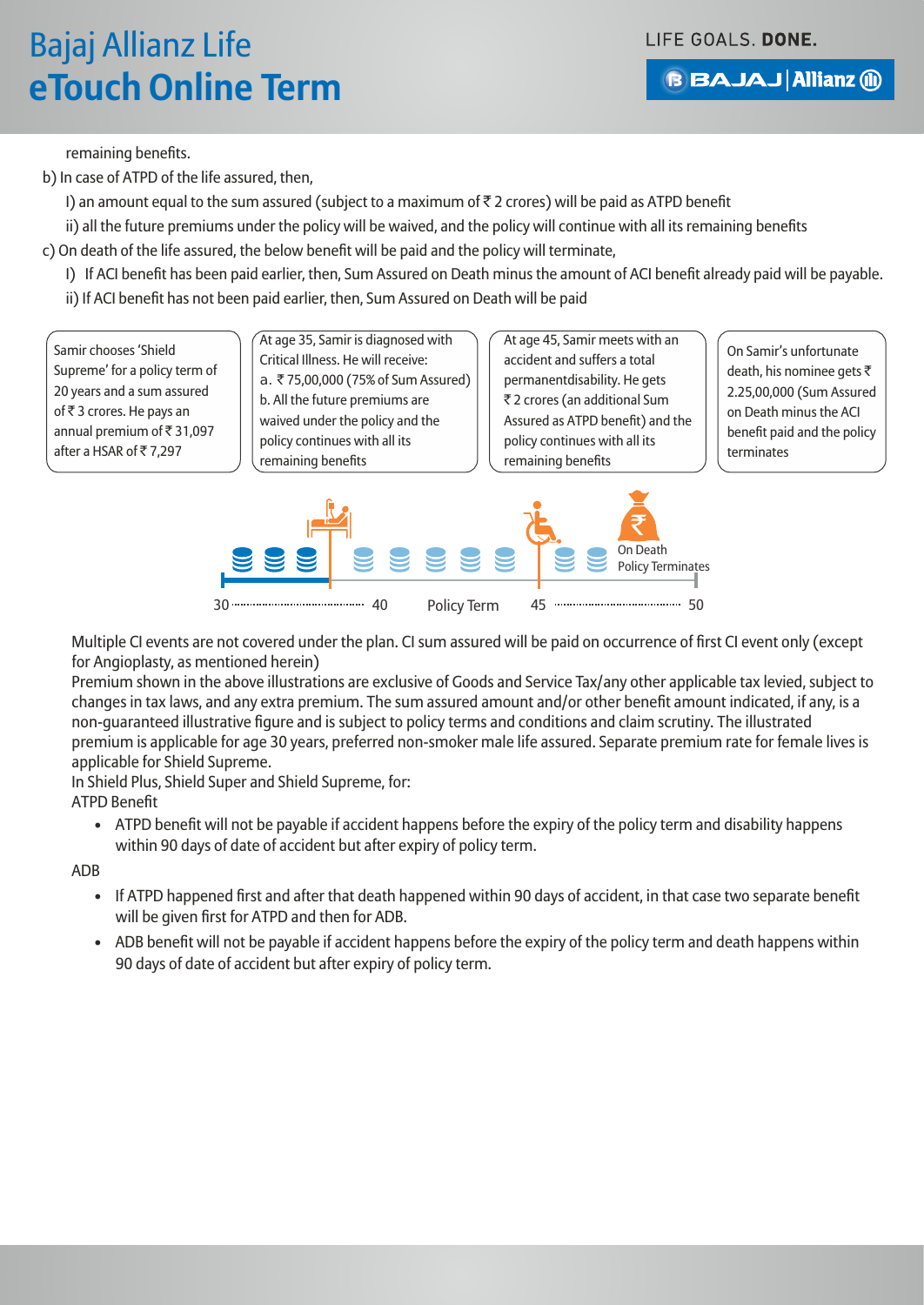**BBAJAJ Allianz (ii)** 

### **Maturity Benefit**

There is no maturity benefit available under this plan.

### **Surrender Benefit**

#### **Surrender Benefit for Shield variant only**:

- a) Surrender Benefit is payable under the Policy, only if the premium payment type is limited premium. Under Regular Premium payment option, no surrender benefit shall be available.
- b) You can surrender the Policy at any time.
	- i) For Limited Premium payment option during PPT No surrender benefit shall be payable
	- ii) For Limited Premium payment option after PPT surrender benefit is available and such surrender benefit payable shall be higher of GSV or SSVn after PPT surrender benefit is available and such surrender benefit payable shall be higher of GSV or SSV,

### **Eligibility Conditions Product Terms and Conditions**

| <b>Parameter</b>                              | <b>Details</b>                             |                                |                          |                          |          |  |
|-----------------------------------------------|--------------------------------------------|--------------------------------|--------------------------|--------------------------|----------|--|
| Minimum Age at Entry                          | 18 years                                   |                                |                          |                          |          |  |
| Maximum Age at Entry                          | 65 years                                   |                                |                          |                          |          |  |
|                                               | <b>Variant</b>                             | <b>Minimum Age at Maturity</b> |                          |                          |          |  |
|                                               |                                            | Limited                        |                          | Regular                  |          |  |
| Minimum Age at Maturity                       | Shield                                     | Cover up to 99 years           | Cover not up to 99 years |                          | 28 Years |  |
|                                               |                                            | 99 years                       | 28 years                 |                          |          |  |
|                                               | Shield Plus, Shield Super & Shield Supreme | 28 years                       |                          |                          |          |  |
|                                               | <b>Variant</b>                             | <b>Maximum Age at Maturity</b> |                          |                          |          |  |
|                                               |                                            | Limited                        |                          | Regular                  |          |  |
| Maximum Age at Maturity                       | Shield                                     | Cover up to 99 years           |                          | Cover not up to 99 years | 85 Years |  |
|                                               |                                            | 99 years                       | 85 years                 |                          |          |  |
|                                               | Shield Plus, Shield Super & Shield Supreme |                                |                          | 75 years                 |          |  |
|                                               | <b>Variant</b>                             | <b>Minimum Policy Term</b>     |                          |                          |          |  |
|                                               |                                            | Limited                        |                          | Regular                  |          |  |
| Minimum Policy Term                           | Shield                                     | Cover up to 99 years           |                          | Cover not up to 99 years |          |  |
|                                               |                                            | 99 Years minus                 |                          |                          | 10 Years |  |
|                                               |                                            | age at entry                   | 10 years                 |                          |          |  |
|                                               | Shield Plus, Shield Super & Shield Supreme | 10 years                       |                          |                          |          |  |
| <b>Maximum Policy Term</b>                    | <b>Variant</b>                             | <b>Maximum Policy Term</b>     |                          |                          |          |  |
|                                               |                                            | Limited                        |                          | Regular                  |          |  |
|                                               | Shield                                     | Cover up to 99 years           |                          | Cover not up to 99 years |          |  |
|                                               |                                            | 99 Years minus                 |                          | 85 years minus           | 67 Years |  |
|                                               |                                            | age at entry                   |                          | age at entry             |          |  |
|                                               | Shield Plus, Shield Super & Shield Supreme | 40 years                       |                          |                          |          |  |
| <b>Minimum Premium</b><br><b>Payment Term</b> | <b>Variant</b>                             | Limited                        |                          |                          | Regular  |  |
|                                               | Shield                                     | 5 years                        |                          | 10 years                 |          |  |
|                                               | Shield Plus, Shield Super & Shield Supreme | <b>NA</b>                      |                          |                          |          |  |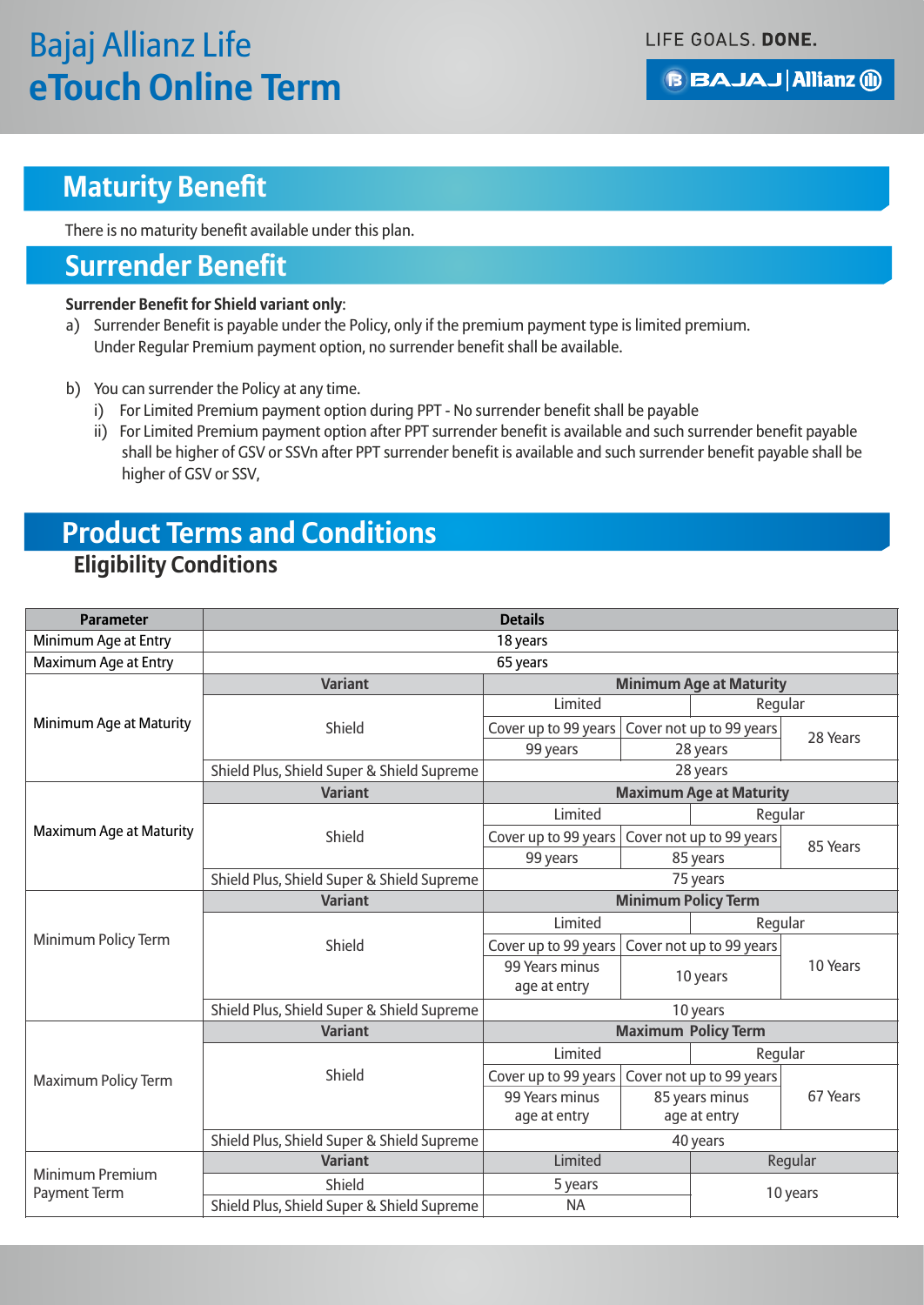LIFE GOALS. DONE.

**BBAJAJ Allianz (ii)** 

| <b>Parameter</b>                       | <b>Details</b>                                                                                                                                                                                                                                                                                                                                                                                                                                                                                                                                                                                                       |                   |                    |  |
|----------------------------------------|----------------------------------------------------------------------------------------------------------------------------------------------------------------------------------------------------------------------------------------------------------------------------------------------------------------------------------------------------------------------------------------------------------------------------------------------------------------------------------------------------------------------------------------------------------------------------------------------------------------------|-------------------|--------------------|--|
| <b>Maximum Premium</b><br>Payment Term | <b>Variant</b>                                                                                                                                                                                                                                                                                                                                                                                                                                                                                                                                                                                                       | Limited           | Regular            |  |
|                                        | Shield                                                                                                                                                                                                                                                                                                                                                                                                                                                                                                                                                                                                               | 25 years          | 67 years           |  |
|                                        | Shield Plus, Shield Super & Shield Supreme                                                                                                                                                                                                                                                                                                                                                                                                                                                                                                                                                                           | <b>NA</b>         | 40 years           |  |
|                                        | Note: For Limited Premium, the Premium Payment Terms available are 5, 6, 10, 12, 15, 20 and<br>25 years in Shield variant only                                                                                                                                                                                                                                                                                                                                                                                                                                                                                       |                   |                    |  |
| Minimum Premium                        | ₹5,000 per annum<br>The premium for Shield, Shield Plus & Shield Super variants are guaranteed for entire policy term. The premium<br>for Shield Supreme are guaranteed for a period of 5 policy years from the policy commencement date or from<br>the date of latest revision of premium, and reviewable thereafter.                                                                                                                                                                                                                                                                                               |                   |                    |  |
| <b>Maximum Premium</b>                 | As per the maximum sum assured                                                                                                                                                                                                                                                                                                                                                                                                                                                                                                                                                                                       |                   |                    |  |
| Premium Payment<br>Frequency           | Yearly, Half yearly, Quarterly and Monthly<br>Half-yearly, quarterly and monthly premium frequencies are only allowed under auto-debit process as allowed<br>by RBI to financial institutions.                                                                                                                                                                                                                                                                                                                                                                                                                       |                   |                    |  |
| Minimum Sum                            | <b>Variant</b>                                                                                                                                                                                                                                                                                                                                                                                                                                                                                                                                                                                                       |                   | <b>Variant</b>     |  |
| Assured                                | Shield, Shield Plus & Shield Super                                                                                                                                                                                                                                                                                                                                                                                                                                                                                                                                                                                   |                   | ₹50,00,000         |  |
|                                        | Shield Supreme                                                                                                                                                                                                                                                                                                                                                                                                                                                                                                                                                                                                       |                   |                    |  |
|                                        | <b>Life Benefit</b>                                                                                                                                                                                                                                                                                                                                                                                                                                                                                                                                                                                                  | <b>ADB, ATPDB</b> | <b>ACI Benefit</b> |  |
|                                        | No Limit                                                                                                                                                                                                                                                                                                                                                                                                                                                                                                                                                                                                             | ₹2crores~         | ₹75,00,000~~       |  |
| Maximum Sum Assured                    | ~ ADB & ATPDB is equal to sum assured, subject to a maximum of $\bar{z}$ 2 crores.<br>~~ACI Benefit is up to the extent of 75% of the sum assured, subject to a maximum of 75 lacs.<br>The sum assured under a policy will be chosen by the policyholder, subject to the minimum and maximum sum<br>assureds mentioned for Life Benefit. The maximum benefit under a policy for the benefits ADB, ATPDB & ACI<br>Benefit will be capped at the maximum mentioned.<br>Sum Assured will be in multiples of $\overline{\xi}$ 1, 00,000. Sum Assureds are subject to the prevailing Board approved<br>underwriting norms |                   |                    |  |

### **Non-Payment of Premiums**

If you have not paid any due premium before the expiry of the grace period, then, the policy will lapse at the expiry of the grace period, and no benefit under the policy will be paid.

If the death of the life assured occurs during the grace period, the death benefit shall be payable under the policy as if the policy was in force for full sum assured after deduction of the outstanding premiums, due as at that date

### **Features**

## **High Sum Assured Rebate (HSAR)**

The plan offers a premium discount for all policies based on smoker categorization, variant, sum assured slab for each age & policy term. The HSAR will be applied for every additional  $\overline{\tau}$ 1 lac increase in sum assured above the base sum assured.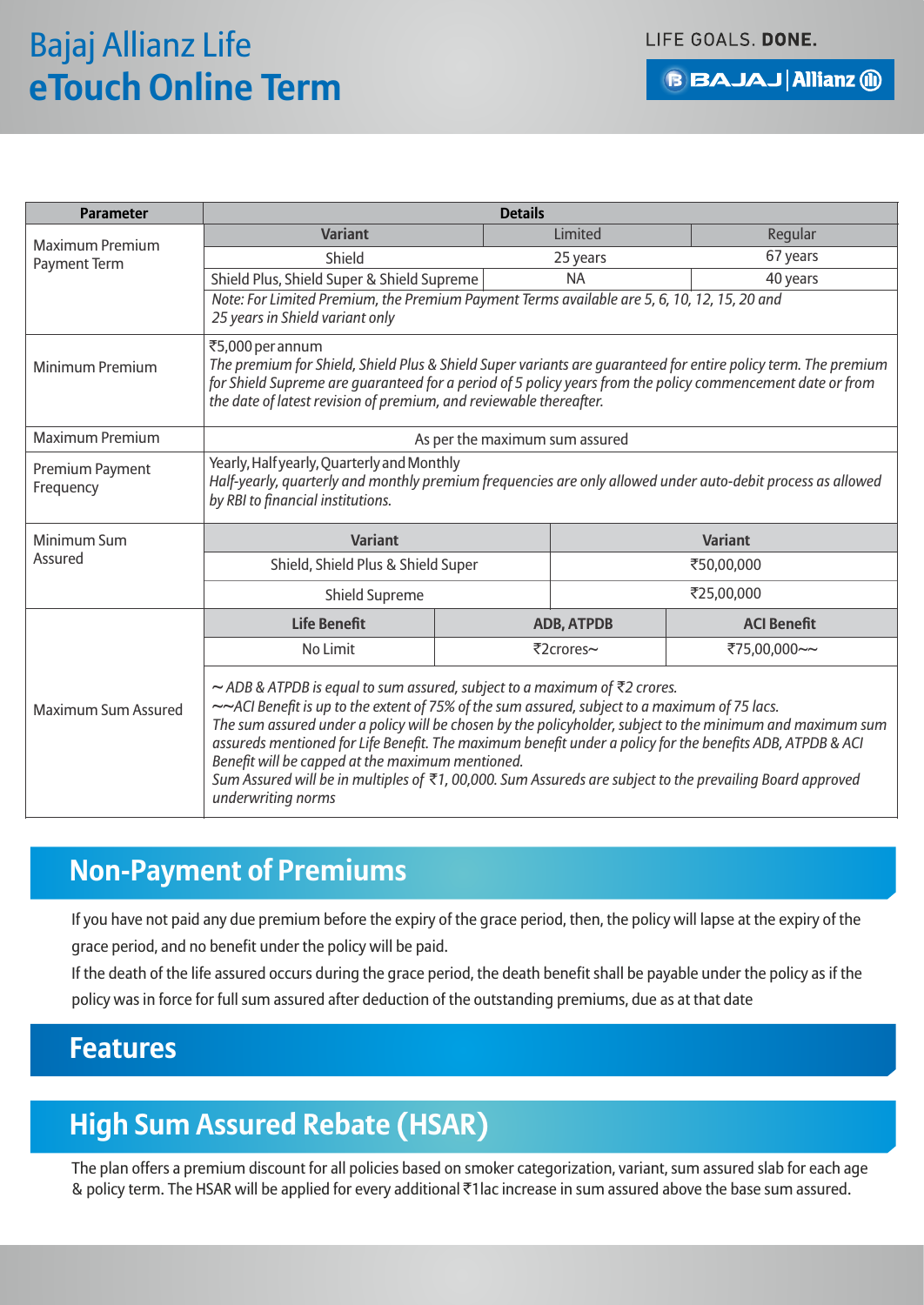**BBAJAJ Allianz (ii)** 

### **Death Benefit and ADB payment option**

• Your nominee will have the option to take the Life Benefit only or the ADB only or both the benefits (Life Benefit and ADB) in any of the 3 ways mentioned below:

1) 100% of the benefit in a lump-sum,

2) 50% of the benefit in a lump-sum and the remaining in Level or Increasing monthly instalments

3) 100% of the benefit in Level or Increasing monthly instalments

• If benefits are opted to be paid in monthly instalments, then, it will be paid as Level or Increasing monthly instalments for 120 months. The first instalment will fall due as on the date of death of the life assured. The details of Level or Increasing monthly instalments is as below:

1) In Level Instalments: The amount of instalments will be [(Amount of benefit taken in Installment) \* 1.1022%].

2) In Increasing Instalments: The amount of instalment in the 1 month =  $[(Amount of benefit taken in Instant)*]$ 0.7861%]. The instalments will increase by 10% p.a. (simple interest) of the first monthly instalment at the end of each 12 months from the date of death.

For example, Samir's nominee opted that the entire benefit of  $\bar{\tau}$  1 crore should be received in monthly installment, then, following will be the first month instalment incase of Level/ Increasing option.

| 1 <sup>s</sup> monthly installment | Level Instalment | <b>Increasing Instalment</b> |  |
|------------------------------------|------------------|------------------------------|--|
| for benefit of ₹1 crore            | ₹1,10,220        | ₹78,610                      |  |
| Total paid in 120 months           | ₹ 1,32,26,400    | ₹ 1,36,78,140                |  |

• The "Amount of benefit taken in Installment" will be chosen by the nominee. This could be either full sum assured or 50% of the sum assured as mentioned herein. The nominee cannot discontinue the benefits in installments once opted. Note: The ATPD Benefit & ACI Benefit will be paid as lump-sum only

## **Option to Change Premium Payment Frequency**

You will have the option to change the prevailing premium payment frequency on any policy anniversary, during the policy term, subject to availability, then, of the frequency (i.e. yearly, half-yearly, quarterly & monthly) and minimum modal premium criteria under the plan then.

The modal premium for frequencies other than yearly premium frequency is arrived at by multiplying the annual premium (after applicable HSAR) by the premium payment frequency factors and as given below:

| <b>Premium frequency   Monthly</b> |      |      | Quarterly   Half yearly   Yearly |                   |
|------------------------------------|------|------|----------------------------------|-------------------|
| <b>Frequency Factor</b>            | 0.09 | 0.26 | 0.51                             | 1.00 <sub>1</sub> |

### **Loan**

Policy loan is not available under the plan.

### **Tax Benefits**

Premium paid, Accidental Death, Accidental Permanent Total Disability, Critical Illness and Death Benefit may be eligible for tax benefits as per extant Income Tax Act, subject to the provision stated therein. You are requested to consult your tax consultant and obtain independent advice for eligibility and before claiming any benefit under the policy.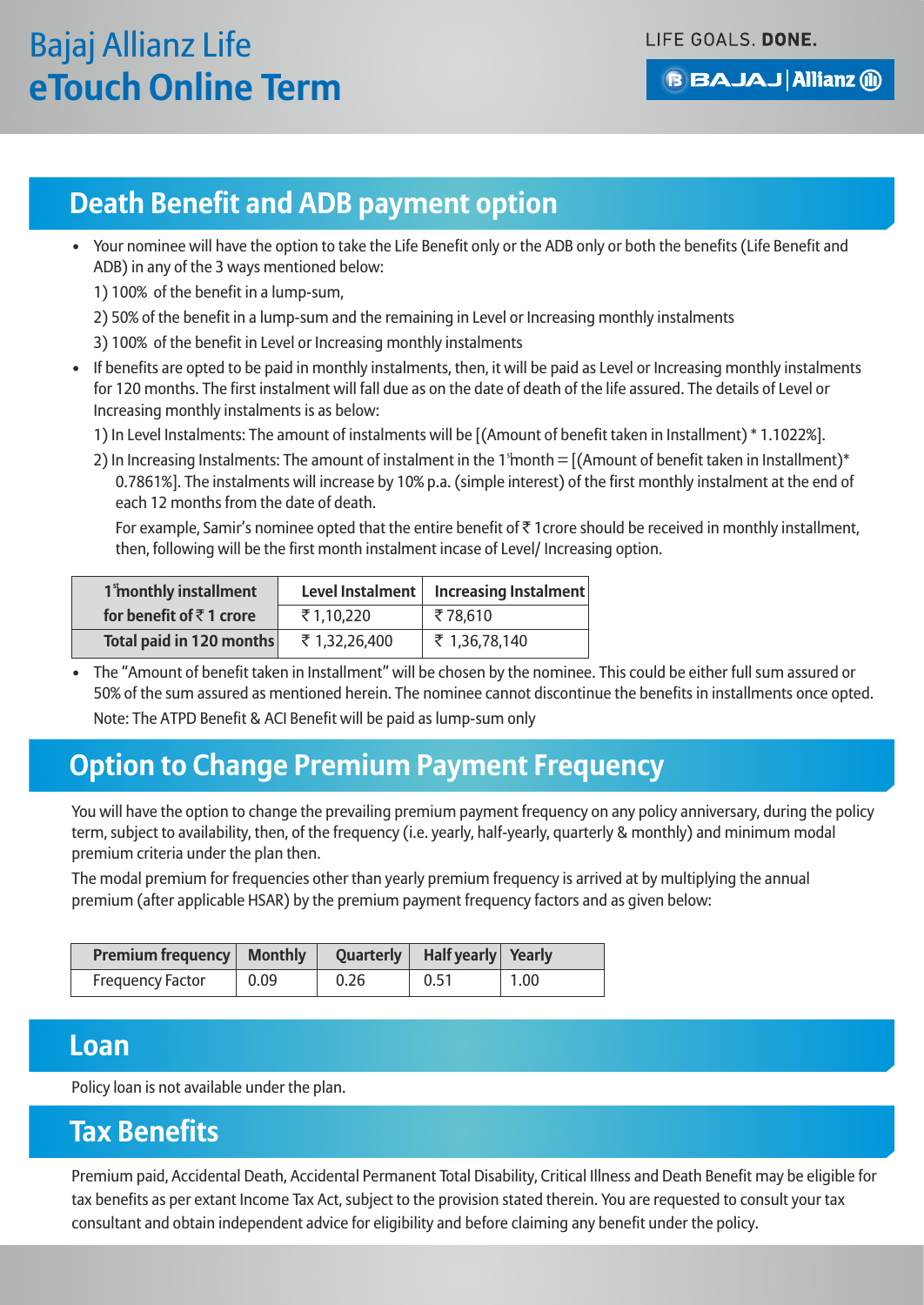LIFE GOALS. DONE.

### **BBAJAJ Allianz (ii)**

### **Revival**

If your policy is lapsed due to non-payment of premiums after the grace period, you may revive the policy subject to the following conditions:

- a) A written application for revival is made within 5 years from the due date of the first unpaid premium<br>b) All the due premiums together with applicable interest at such rate as decided by the Company from b) All the due premiums together with applicable interest, at such rate as decided by the Company from time to time, along with
- applicable taxes are paid. The current applicable revival interest is 9% p.a. compounded half-yearly.
- c) The policyholder, at his/her own expense, agrees to undergo medical examination and provides furnishes evidence of continuity of insurability.
- d) The revival of the policy may be on terms different from those applicable to the policy before it lapsed, based on prevailing Board approved underwriting guidelines.
- e) The Company may revive or refuse to revive the policy, based on the Board approved underwriting guidelines. In case revival of lapsed policy is refused, the Company will refund the amount deposited for the purposes of revival of the policy.
- f) The revival will take effect only on it being specifically communicated by the Company to the policyholder. On revival, the sum assured and sum assured on death under the policy which prevailed before the date of latest lapse will be reinstated.
- Note: The revival interest rate will be benchmarked to the G-Sec based on the information from Financial Benchmark India Private Ltd (FBIL). It will be equal to [10-year G-Sec yield PLUS 2%] rounded-up to the next full interest rate. The revival interest rate will be reviewed on an annual basis. Any change in bases used for determination of applicable interest rate will be subject to prior approval of IRDAI.

### **Termination**

This policy shall terminate on the earlier occurrence of either of the following events:

- On the expiry of the revival period of 5 years
- On payment of 100% of the death benefit and/or ADB, if payable, where the benefit is payable in lump-sum
- On payment of the last monthly instalment of the death benefit and/or ADB, if payable, or a portion thereof is payable in

monthly instalments. In such case the risk cover under the policy will terminate immediately on the date of death of the life assured

- On the maturity date
- On free look cancellation
- On payment of surrender value

## **Grace Period**

If you have failed to make payment of the premium by the due date specified, you will be allowed a grace period of 30 days for premium payment frequencies other than monthly and 15 days for monthly frequency to pay the due premium. During the grace period, the life assured will be covered for the contingent events as per the variant chosen. On occurrence of the contingent event during the grace period when the due premium was not paid, the same will be deducted from the benefit payable.

### **Free Look Period**

#### Free Look Period

Within fifteen (15) days of the receipt of this Policy and thirty (30) days in case of electronic Policy and Policy obtained through distance mode, you have the option to review the terms and conditions of the Policy, and if you disagree with any of the terms and conditions, you have an option to return the Policy stating the reasons for your objections, provided no claim has already been made in the Policy. You shall be entitled to a refund comprising all the Regular Premium(s) (excluding applicable taxes) paid, less the proportionate amount of risk premium for the period the Life Assured was on cover and the expenses incurred by the Company on medical examination and stamp duty charge.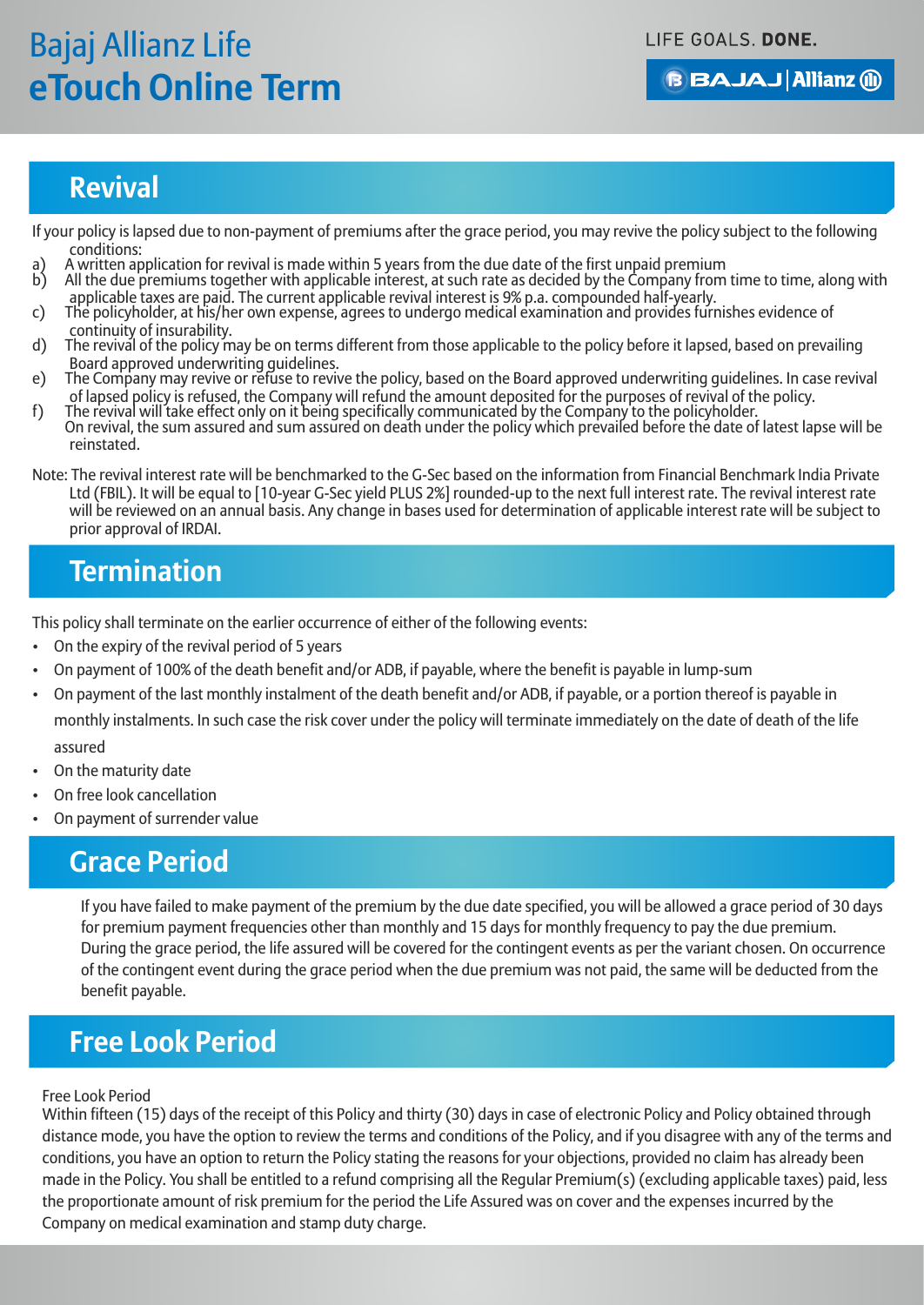### **Exclusions**

#### **Suicide Exclusion**

In case of death of the life assured due to suicide, within 12 months from the date of commencement of risk or the date of latest revival of the policy, whichever is later, then the nominee or beneficiary of the policyholder shall be entitled to receive higher of the 80% of the total premiums paid as on the date of death or the Surrender Value, provided the policy is in force.

#### **Accidental Death Benefit**

No benefit will be payable in respect of any condition arising directly or indirectly from, through or in consequence of the following exclusions:

- 1. Injury occurred before the Date of Commencement of Risk. This exclusion means for the insured to be eligible for this benefit the injury/accident leading to death should happen during the policy period
- 2. Suicide or attempted suicide or intentional self-inflicted injury, by the life insured.
- 3. Life assured being under the influence of drugs, alcohol, narcotics or psychotropic substance, not prescribed by a Registered Medical Practitioner
- 4. War, invasion, hostilities (whether war is declared or not), civil war, rebellion, terrorist activity, revolution or taking part in a riot or civil commotion, strike or industrial action.
- 5. Participation by the life assured in a criminal or unlawful act or committing any breach of law with criminal intent including involvement in any fight or affray.
- 6. Treatment for injury or illness caused by avocations / activities such as hunting, mountaineering, steeplechasing, professional sports, racing of any kind, scuba diving, aerial sports, activities such as hand-gliding, ballooning, deliberate exposure to exceptional danger.
- 7. Any underwater or subterranean operation or activity. Racing of any kind other than on foot.
- 8. Services in any military, air force, naval, police, paramilitary or similar organization including service in the armed forces in time of declared or undeclared war or while under orders for warlike operations or restoration of public order,
- 9. Participation by the insured person in any flying activity other than as a bona fide passenger (whether paying or not), in a licensed aircraft provided the life insured does not, at the time, have any duty on board such aircraft. Crew members and pilot for passenger carrying commercial

flight are excluded under this exclusion unless they are bona-fide passengers.

- 10. Physical handicap.
- 11. Unreasonable failure to seek medical advice, , the Life assured has delayed medical treatment in order to circumvent the waiting period or other conditions and restriction applying to this Policy.
- 12. Nuclear reaction, Radioactive or chemical contamination due to nuclear accident

#### **Accidental Total Permanent Disability**

No benefits shall be payable as ATPD benefit for any disease or losses caused or aggravated directly or indirectly, wholly or partly by any one of the following:

- 1. Any medical condition which first manifests itself within 90 days of the Date of Commencement of Risk or date of latest revival, if any.
- 2. Any Pre-existing medical condition/disease. Pre-Existing condition or disease is defined as condition, ailment, injury or disease
- a) That is /are diagnosed by a physician within 48 months prior to the effective date of the policy issued by the insurer or its reinstatement or
- b) For which medical advice or treatment was recommended by, or received from, a physician within forty-eight (48) months prior to the effective date of the policy issued by the insurer or its reinstatement.
- 3. Any External Congenital Anomaly (known and/or visible at the time of proposal), which is not as a consequence of Genetic disorder, unless the Life Assured has disclosed at the time of proposal and the company has specifically accepted the same.
- 4. Suicide or attempted suicide or intentional self-inflicted injury, by the life insured.
- 5. Life assured being under the influence of drugs, alcohol, narcotics or psychotropic substance, not prescribed by a Registered Medical Practitioner
- 6. War, invasion, hostilities (whether war is declared or not), civil war, rebellion, terrorist activity, revolution or taking part in a riot or civil commotion, strike or industrial action.
- 7. Participation by the life assured in a criminal or unlawful act or committing any breach of law with criminal intent including involvement in any fight or affray.
- 8. Treatment for injury or illness caused by avocations /

LIFE GOALS. DONE.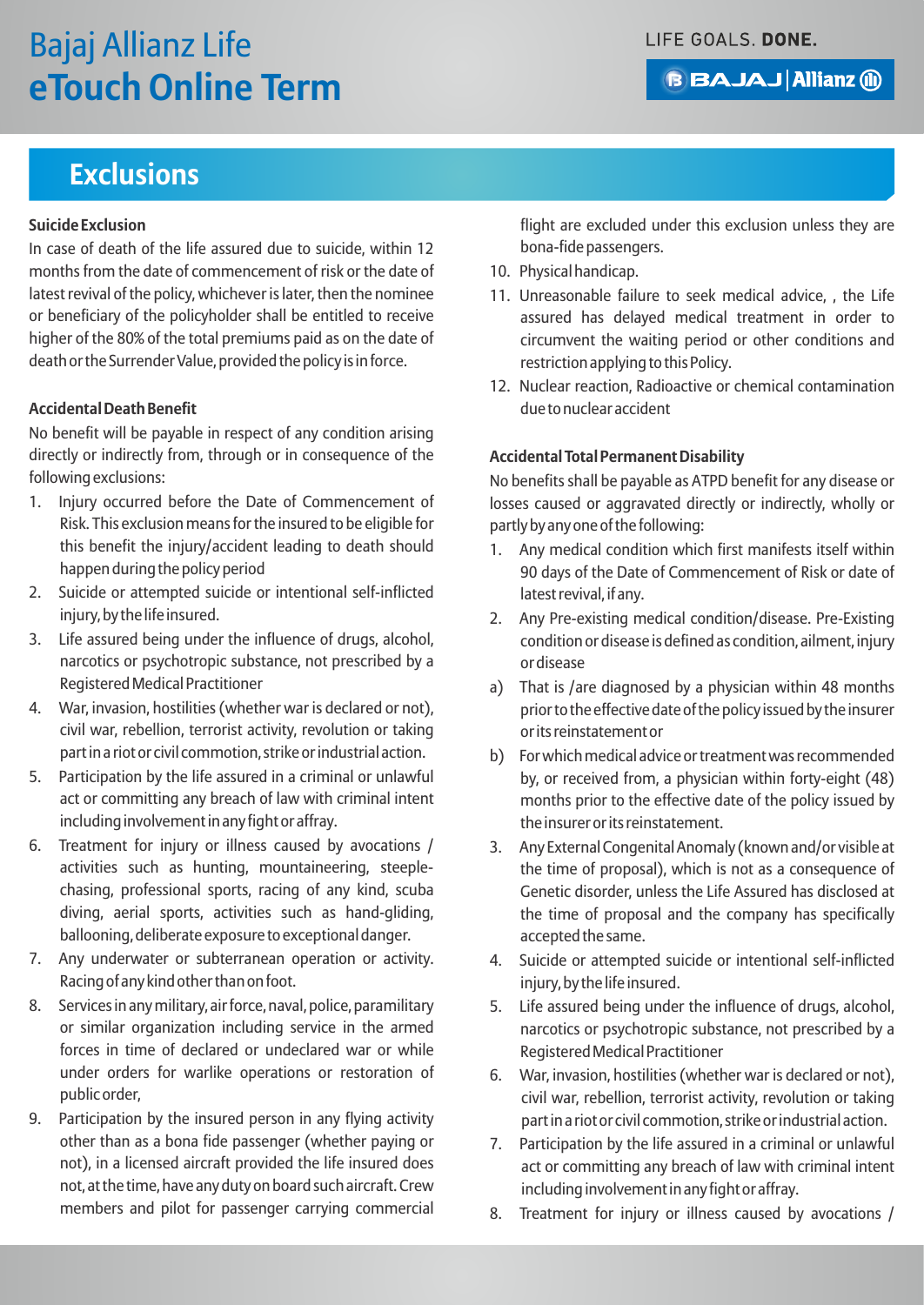**BAJAJ Allianz (ii)** 

# Bajaj Allianz Life **eTouch Online Term**

activities such as hunting, mountaineering, steeplechasing, professional sports, racing of any kind, scuba diving, aerial sports, activities such as hand-gliding, ballooning, deliberate exposure to exceptional danger.

- 9. Any underwater or subterranean operation or activity. Racing of any kind other than on foot.
- 10. Services in any military, air force, naval, police, paramilitary or similar organization including service in the armed forces in time of declared or undeclared war or while under orders for warlike operations or restoration of public order,
- 11. Participation by the insured person in any flying activity other than as a bona-fide passenger (whether paying or not), in a licensed aircraft provided the life insured does not, at the time, have any duty on board such aircraft. Crew members and pilot for passenger carrying commercial flight are excluded under this exclusion unless they are bona-fide passengers
- 12. Physical handicap.
- 13. Nuclear reaction, Radioactive or chemical contamination due to nuclear accident.

#### **Critical Illness**

- Apart from the disease specific exclusions given along with definitions of diseases (*refer 'Definition'*), no benefit will be payable if the CI is caused or aggravated directly or indirectly by any of the following:
- 1. Any of the listed CI condition which first manifests itself within 90 days of the Date of Commencement of Risk or date of latest revival (if any), whichever is later.
- 2. Pre-Existing Conditions or conditions connected to a Pre-Existing Condition will be excluded. Pre-Existing condition or disease is defined as condition, ailment, injury or disease
- a) That is /are diagnosed by a physician within 48 months prior to the effective date of the policy issued by the insurer or its reinstatement or
- b) For which medical advice or treatment was recommended by, or received from, a physician within forty-eight (48) months prior to the effective date of the policy issued by the insurer or its reinstatement.
- 3. Any External Congenital Anomaly (known and/or visible at the time of proposal), which is not as a consequence of Genetic disorder, unless the Life Assured has disclosed at the time of proposal and the company has specifically accepted the same
- 4. Suicide or attempted suicide or intentional self-inflicted injury, by the life insured.
- 5. Life assured being under the influence of drugs, alcohol, narcotics or psychotropic substance, not prescribed by a Registered Medical Practitioner
- 6. War, invasion, hostilities (whether war is declared or not), civil war, rebellion, terrorist activity, revolution or taking part in a riot or civil commotion, strikes or industrial action.
- 7. Participation by the Life Assured in a criminal or unlawful act or committing any breach of law with criminal intent including involvement in any fight or affray.
- 8. Treatment for injury or illness caused by avocations / activities such as hunting, mountaineering, steeplechasing, professional sports, racing of any kind, scuba diving, aerial sports, activities such as hand-gliding, ballooning, deliberate exposure to exceptional danger.
- 9. Any underwater or subterranean operation or activity. Racing of any kind other than on foot.
- 10. Participation by the Life Assured in any flying activity other than as a bona-fide fare-paying passenger, in a licensed aircraft. Crew members and pilot for passenger carrying commercial flight are excluded under this exclusion unless they are bona-fide passengers.
- 11. Unreasonable failure to seek or follow medical advice, the Life Assured has delayed medical treatment in order to circumvent the waiting period or other conditions and restriction applying to this Policy.
- 12. Nuclear reaction, Biological, radioactive or chemical contamination due to nuclear accident.
- 13. Ayurvedic, Homeopathy, Unani, naturopathy, reflexology, acupuncture, bone-setting, herbalist treatment, hypnotism, rolfing, massage therapy, aroma therapy or any other treatments other than Allopathy / western medicines.
- 14. Any treatment of a donor for the replacement of an organ Shield Plus, Shield Super and Shield Supreme shall not be offered, if the life assured has the exclusion condition already at inception Definitions
- 1) **Life Benefit**: means the benefit payable on death of the life assured.
- 2) Sum Assured on Death: is defined as higher of (a) 10 times Annualised Premium# (b) 105% of total premiums paid# till date of death (c) Sum Assured

#Annualised Premium means the total amount of Regular Premiums payable in a Policy year chosen by the Life Assured, excluding the taxes, rider premiums & extra premiums, if any, and total premiums paid means the total of all Regular Premiums received by Company, excluding any extra Premium, rider premium & taxes. Goods and Service Tax /any other applicable tax levied, subject to changes in tax laws will be collected over and above the premium under the policy.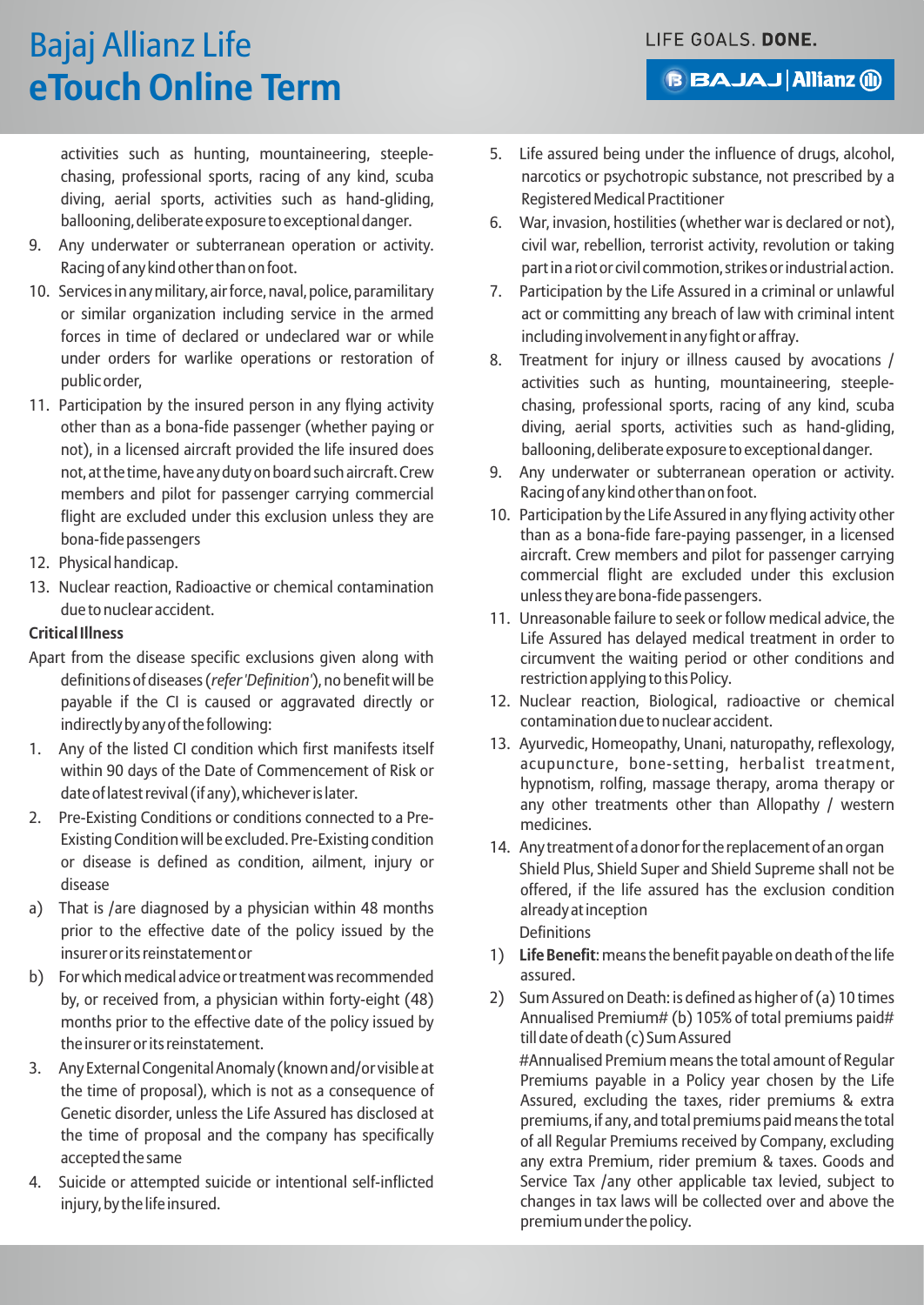**BAJAJ Allianz (ii)** 

# Bajaj Allianz Life **eTouch Online Term**

- 3) **Accidental Death**: Accident' is a sudden, unforeseen and involuntary event caused by external, visible, and violent means.
- Accidental Death' means death caused by sudden. unforeseen and involuntary event caused by external, visible, and violent means as revealed by an autopsy provided such death was caused directly by such Accident, and independently of any physical or mental illness within 90 days of the date of Accident.
- 4) **Accidental Total Permanent Disability Benefit**: If the Life Assured meets with an Accident and is being subject to one of the following impairments within 90 days of the date of Accident, the benefit will be paid:
- i) Total and irrecoverable loss of entire sight in both eyes or
- ii) Amputation of both hands at or above the wrists or
- iii) Amputation of both feet at or above the ankles or
- iv) Amputation of one hand at or above the wrist and one foot at or above the ankle
- v) Loss of sight means total, permanent and irreversible loss of all vision in both eyes as a result of Accident (as applicable). The diagnosis must be clinically confirmed by a medical practitioner. The blindness must not be correctable by aides or surgical procedures
- 5) Critical Illness: Critical Illness means illness the signs or symptoms of which first commence more than 90 days following the Date of Commencement of Risk or the date of latest revival (if any), and shall include either the first diagnosis of any of the following illnesses or first performance of any of the covered surgeries stated below:
- 1. Alzheimer's Disease: Progressive and permanent deterioration of memory and intellectual capacity as evidenced by accepted standardised questionnaires and cerebral imaging.

The diagnosis of Alzheimer's disease must be confirmed by a specialised medical practitioner. There must be significant reduction in mental and social functioning requiring the continuous supervision of the life assured. There must also be an inability of the Life Assured to perform (whether aided or unaided) at least 3 of the following 6 "Activities of Daily Living" for a continuous period of at least 3 months. Activities of Daily Living are defined as:

- a) Washing the ability to wash in the bath or shower (including getting into and out of the bath or shower) or wash satisfactorily by other means;
- b) Dressing the ability to put on, take off, secure and unfasten all garments and, as appropriate, any braces, or artificial limbs or other surgical appliances;
- c) Transferring the ability to move from a bed to an upright chair or wheelchair and vice versa;
- d) Toileting the ability to use the lavatory or otherwise manage bowel and bladder functions so as to maintain a

satisfactory level of personal hygiene;

- e) Feeding the ability to feed oneself once food has been prepared and made available.
- f) Mobility the ability to move from room to room without requiring any physical assistance

The following are excluded: (i) Drug-induced or toxic causes of Parkinsonism; (ii) Any other type of irreversible organic disorder/dementia; (iii) Non-organic disease such as neurosis and psychiatric illnesses; and(iv) Alcoholrelated brain damage

- 2. **Apallic Syndrome**: Universal necrosis of the brain cortex, with the brain stem intact. Diagnosis must be definitely confirmed by a Registered Medical Practitioner who is also a neurologist is holding such an appointment at an approved hospital. This condition must be documented for at least 1 month
- 3. **Aplastic Anaemia**: Chronic Irreversible persistent bone marrow failure which results in anaemia, neutron-penia and thrombo-cyto-penia requiring treatment with at least 2 of the following:
- (a) Regular blood product transfusion; (b) Marrow stimulating agents; (c) Immuno-suppressive agents; or (d) Bone marrow transplantation

The diagnosis and suggested line of treatment must be confirmed by a Haematologist acceptable to the Company using relevant laboratory investigations, including bonemarrow biopsy. 2 out of the following 3 values should be present (i) Absolute Neutrophil count of 500 per cubic millimetre or less; (ii) Absolute Reticulocyte count of 20,000 per cubic millimetre or less; and (iii) Platelet count of 20,000 per cubic millimetre or less. Temporary or reversible aplastic anaemia is excluded.

4. **Angioplasty**: Coronary Angioplasty is defined as percutaneous coronary intervention by way of balloon angioplasty with or without stenting for treatment of the narrowing or blockage of minimum 50 % of one or more major coronary arteries. The intervention must be determined to be medically necessary by a cardiologist and supported by a coronary angiogram (CAG). Coronary arteries herein refer to left main stem, left anterior descending, circumflex and right coronary artery. Diagnostic angiography or investigation procedures

without angioplasty/stent insertion are excluded. 5. **Benign Brain Tumour**: Benign brain tumor is defined as a life threatening, non-cancerous tumor in the brain, cranial nerves or meninges within the skull. The presence of the underlying tumor must be confirmed by imaging studies such as CT scan or MRI.

This brain tumor must result in at least one of the following and must be confirmed by the relevant medical specialist.

i. Permanent Neurological deficit with persisting clinical symptoms for a continuous period of at least 90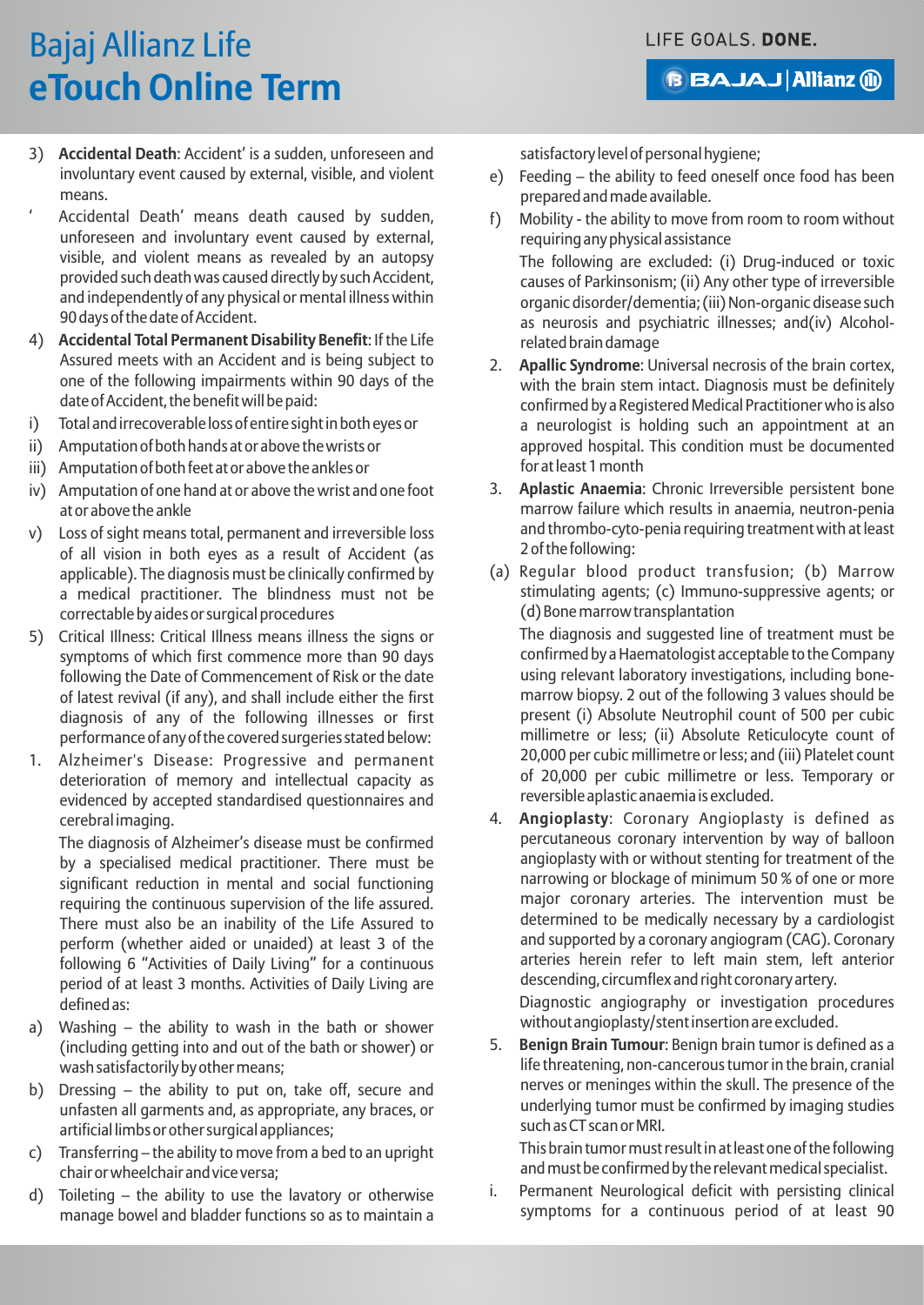# Bajaj Allianz Life **eTouch Online Term**

**BAJAJ Allianz (ii)** 

consecutive days or

ii. Undergone surgical resection or radiation therapy to treat the brain tumor.

The following conditions are excluded:

Cysts, Granulomas, malformations in the arteries or veins of the brain, hematomas, abscesses, pituitary tumors, tumors of skull bones and tumors of the spinal cord.

- 6. **Blindness**: Total, permanent and irreversible loss of all vision in both eyes as a result of illness or accident. The Blindness is evidenced by:
- a) corrected visual acuity being 3/60 or less in both eyes or
- b) the field of vision being less than 10 degrees in both eyes The diagnosis of blindness must be confirmed and must not be correctable by aids or surgical procedure.
- 7. Brain Surgery: The actual undergoing of surgery to the brain, under general anaesthesia, during which aCraniotomy with removal of bone flap to access the brain is performed. The following are excluded:
- a) Burr hole procedures, trans-phenoidal procedures and other minimally invasive procedures such as irradiation by gamma knife or endovascular embolizations, thrombolysis and stereotactic biopsy, and,
- b) brain surgery as a result of an accident
- c) Cysts, Granulomas, malformations in the arteries or veins of the brain, hematomas, abscesses, pituitary tumors, tumors of skull bones and tumors of the spinal cord

The procedure must be considered necessary by a qualified specialist and the benefit shall only be payable once corrective surgery has been carried out

- 8. **Cancer of Specified Severity**: A malignant tumour characterised by the uncontrolled growth & spread of malignant cells with invasion & destruction of normal tissues. This diagnosis must be supported by histological evidence of malignancy. The term cancer includes leukemia, lymphoma and sarcoma. The following are excluded –
- a) All tumors which are histologically described as carcinoma in situ, benign, pre-malignant, borderline malignant, low malignant potential, neoplasm of unknown behavior, or non-invasive, including but not limited to: Carcinoma in situ of breasts, Cervical dysplasia CIN-1, CIN - 2 and CIN-3.
- b) Any non-melanoma skin carcinoma unless there is evidence of metastases to lymph nodes or beyond;
- c) Malignant melanoma that has not caused invasion beyond the epidermis;
- d) All tumors of the prostate unless histologically classified as having a Gleason score greater than 6 or having progressed to at least clinical TNM classification T2N0M0
- e) All Thyroid cancers histologically classified as T1N0M0 (TNM Classification) or below;
- f) Chronic lymphocytic leukaemia less than RAI stage 3
- g) Non-invasive papillary cancer of the bladder histologically described as TaN0M0 or of a lesser classification,
- h) All Gastro-Intestinal Stromal Tumors histologically classified as T1N0M0 (TNM Classification) or below and with mitotic count of less than or equal to 5/50 HPFs;
- 9. **Cardiomyopathy**: An impaired function of the heart muscle, unequivocally diagnosed as Cardiomyopathy by a Registered Medical Practitioner who is a cardiologist, and which results in permanent physical impairment to the degree of New York Heart Association classification Class IV, or its equivalent, based on the following classification criteria: Class IV - Inability to carry out any activity without discomfort. Symptoms of congestive cardiac failure are present even at rest. With any increase in physical activity, discomfort will be experienced. The Diagnosis of Cardiomyopathy has to be supported by echographic findings of compromised ventricular performance. Irrespective of the above, Cardiomyopathy directly related to alcohol or drug abuse is excluded.
- 10. **End Stage Liver Disease:** Permanent and irreversible failure of liver function that has resulted in all three of the following:(a) Permanent jaundice;(b) Ascites; (c) Hepatic encephalopathy

Liver failure secondary to drug or alcohol abuse is excluded

- 11. **End Stage Lung Disease**: End stage lung disease causing chronic respiratory failure as confirmed and evidenced by all of the following:
- a) FEV 1 test results consistently less than 1 litre measured on 3 occasions 3 months apart; and
- b) Requiring continuous permanent supplementary oxygen therapy for hypoxemia; and;
- c) Arterial blood gas analyses with partial oxygen pressures of 55mmHg or less (PaO2 < 55mm Hg); and
- d) Dyspnoea at rest.
- 12. **Coma of Specified Severity**: A state of unconsciousness with no reaction or response to external stimuli or internal needs. This diagnosis must be supported by evidence of all of the following:
- a) no response to external stimuli continuously for at least 96 hours;
- b) life support measures are necessary to sustain life; and
- c) permanent neurological deficit which must be assessed at least 30 days after the onset of the coma. The condition has to be confirmed by a specialist medical practitioner. Coma resulting directly from alcohol or drug abuse is excluded
- 13. Deafness: Total, and irreversible loss of hearing in both ears as a result of illness or accident.

This diagnosis must be supported by pure tone audiogram test and certified by an Ear, Nose and Throat (ENT) specialist. Total means "the loss of hearing to the extent that the loss is greater than 90 decibels across all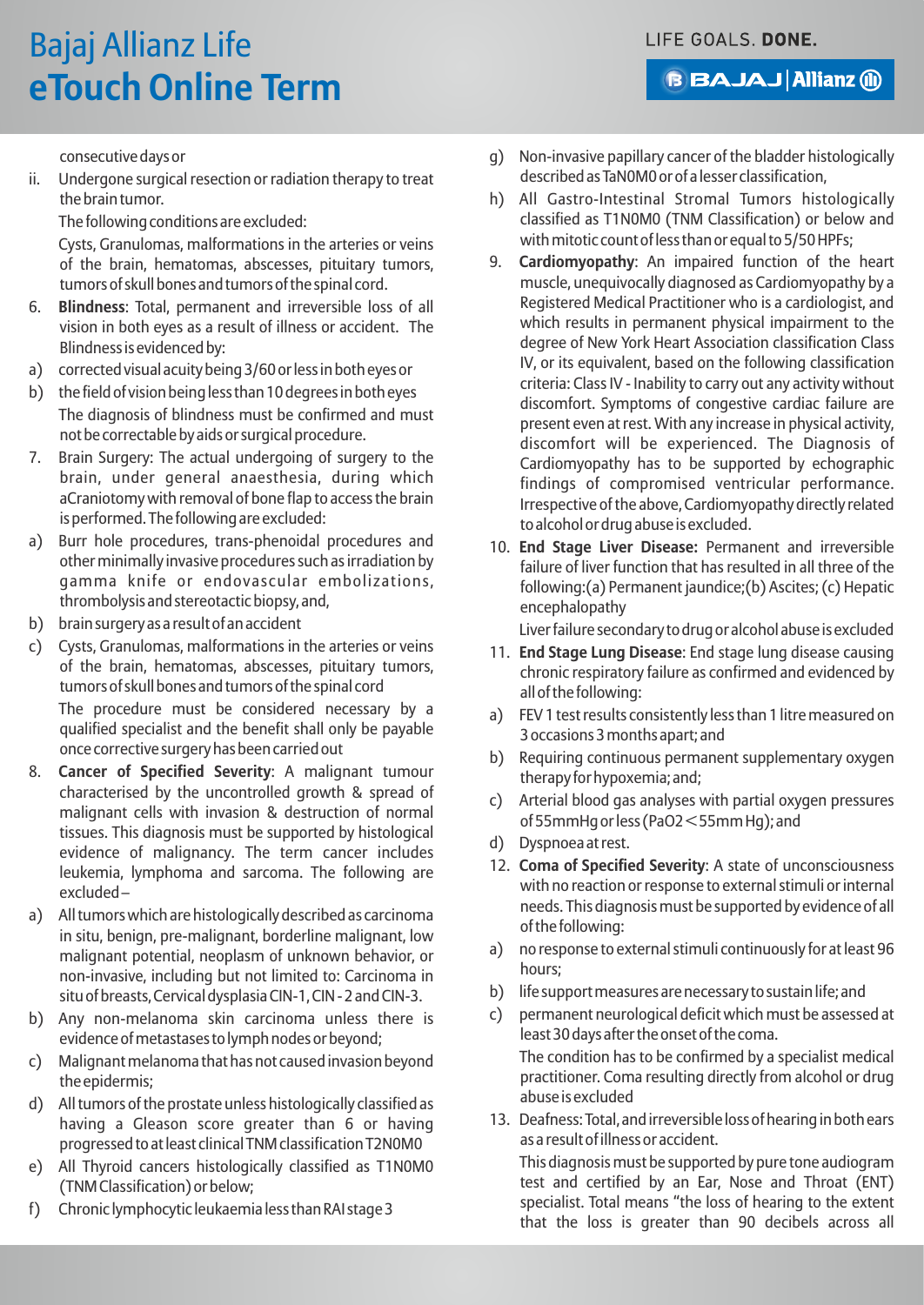**BAJAJ Allianz (ii)** 

frequencies of hearing" in both ears

- 14. First Heart Attack of Specified Severity: The first occurrence of heart attack or myocardial infarction which means the death of a portion of the heart muscle as a result of inadequate blood supply to the relevant area. The diagnosis for Myocardial Infarction should be evidenced by all of the following criteria:
- a) A history of typical clinical symptoms consistent with the diagnosis of Acute Myocardial Infarction (for e.g. typical chest pain)
- b) New characteristic electrocardiogram changes
- c) Elevation of infarction specific enzymes, Troponins or other specific biochemical markers. The following are excluded:
- (i) Other acute Coronary Syndromes
- (ii) Any type of angina pectoris
- (iii) A rise in cardiac biomarkers or Troponin T or I in absence of overt ischemic heart disease OR following an intra-arterial cardiac procedure.
- 15. **Heart Valve Surgery (Open Heart Replacement or Repair of Heart Valves)**: The actual undergoing of openheart valve surgery is to replace or repair one or more heart valves, as a consequence of defects in, abnormalities of, or disease-affected cardiac valve(s).

The diagnosis of the valve abnormality must be supported by an echocardiography and the realization of surgery has to be confirmed by a specialist medical practitioner. Catheter based techniques including but not limited to, balloon-valvotomy / valvulo-plasty are excluded

- 16. **Kidney Failure Requiring Regular Dialysis**: End stage renal disease presenting as chronic irreversible failure of both kidneys to function, as a result of which either regular renal dialysis (hemodialysis or peritoneal dialysis) is instituted or renal transplantation is carried out. Diagnosis has to be confirmed by a specialist medical practitioner
- 17. **Loss of Independent Existence**: Confirmation by a Consultant Physician of the loss of independent existence due to illness or trauma, lasting for a minimum period of 6 months and resulting in a permanent inability to perform at least three (3) of the following Activities of Daily Living either with or without the use of mechanical equipment, special devices or other aids and adaptations in use for disabled persons. For the purpose of this benefit, the word "permanent", shall mean beyond the scope of recovery with current medical knowledge and technology

#### **Activities of Daily Living**:

- a) Washing: the ability to wash in the bath or shower (including getting into and out of the bath or shower) or wash satisfactorily by other means;
- b) Dressing: the ability to put on, take off, secure and unfasten all garments and, as appropriate, any braces, artificial limbs or other surgical appliances;
- c) Transferring: the ability to move from a bed to an upright chair or wheelchair and vice-versa;
- d) Mobility: the ability to move indoors from room to room on level surfaces;
- e) Toileting: the ability to use the lavatory or otherwise manage bowel and bladder functions so as to maintain a satisfactory level of personal hygiene;
- f) Feeding: the ability to feed one-self once food has been prepared and made available
- 18. **Loss of Limbs**: The physical separation of two or more limbs, at or above the wrist or ankle level limbs as a result of injury or disease. This will include medically necessary amputation necessitated by injury or disease. The separation has to be permanent without any chance of surgical correction. Loss of Limbs resulting directly or indirectly from self-inflicted injury, alcohol or drug abuse is excluded.
- 19. **Loss of Speech**: Total and irrecoverable loss of the ability to speak as a result of injury or disease to the vocal cords. The inability to speak must be established for a continuous period of 12 months. This diagnosis must be supported by medical evidence furnished by an Ear, Nose, Throat (ENT) specialist. All psychiatric related causes are excluded.
- 20. **Major Burns**: There must be third-degree burns with scarring that cover at least 20% of the body's surface area. The diagnosis must confirm the total area involved using standardized, clinically accepted, body surface area charts covering 20% of the body surface area
- 21. **Major Head Trauma**: Accidental head injury resulting in permanent neurological deficit to be assessed no sooner than 3 months from the date of the Accident. This diagnosis must be supported by unequivocal findings on Magnetic Resonance Imaging, Computerized Tomography, or other reliable imaging techniques. The Accident must be caused solely and directly by accidental, violent, external and visible means and independently of all other causes.

The Accidental Head injury must result in an inability to perform at least three (3) of the following Activities of Daily Living either with or without the use of mechanical equipment, special devices or other aids and adaptations in use for disabled persons. For the purpose of this benefit, the word "permanent" shall mean beyond the scope of recovery with current medical knowledge and technology.

#### **Activities of Daily Living**:

- a) Washing: the ability to wash in the bath or shower (including getting into and out of the bath or shower) or wash satisfactorily by other means;
- b) Dressing: the ability to put on, take off, secure and unfasten all garments and, as appropriate any braces, artificial limbs or other surgical appliances;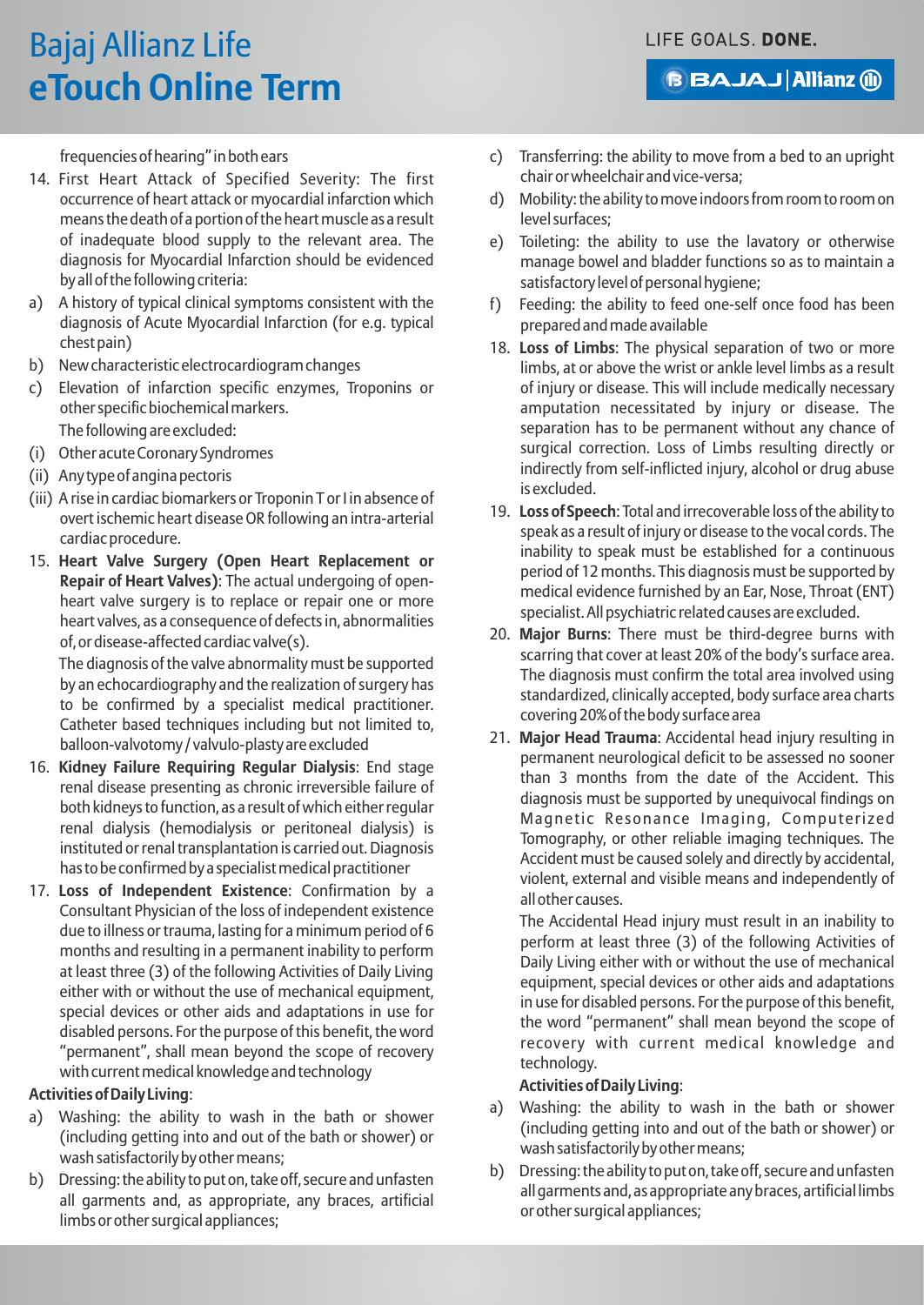**BBAJAJ Allianz @** 

# Bajaj Allianz Life **eTouch Online Term**

- c) Transferring: the ability to move from a bed to an upright chair or wheelchair and vice versa;
- d) Mobility: the ability to move indoors from room to room on level surfaces;
- e) Toileting: the ability to use the lavatory or otherwise manage bowel and bladder functions so as to maintain a satisfactory level of personal hygiene;
- f) Feeding: the ability to feed one-self once food has been prepared and made available.

The following are excluded: (a) Spinal cord injury

- 22. **Major Organ / Bone Marrow Transplant: The actual undergoing of a transplant of**:
- a) One of the following human organs: heart, lung, liver, kidney, pancreas, that resulted from irreversible endstage failure of the relevant organ, or
- b) Human bone marrow using haematopoietic stem cells. The undergoing of a transplant has to be confirmed by a specialist medical practitioner.

The following are excluded: (i) Other stem-cell transplants; and (ii) Where only islets of langerhans are transplanted

- 23. **Medullary Cystic Disease**: Medullary Cystic Disease where the following criteria are met:
- a) the presence in the kidney of multiple cysts in the renal medulla accompanied by the presence of tubular atrophy and interstitial fibrosis;
- b) clinical manifestations of anaemia, polyuria, and progressive deterioration in kidney function; and
- the Diagnosis of Medullary Cystic Disease is confirmed by renal biopsy. Isolated or benign kidney cysts are specifically excluded from this benefit
- 24. **Motor Neurone Disease with permanent symptoms**: Motor neurone disease diagnosed by a specialist medical practitioner as spinal muscular atrophy, progressive bulbar palsy, amyotrophic lateral sclerosis or primary lateral sclerosis.

There must be progressive degeneration of cortico-spinal tracts and anterior horn cells or bulbar efferent neurons. There must be current significant and permanent functional neurological impairment with objective evidence of motor dysfunction that has persisted for a continuous period of at least three (3) months

- 25. **Multiple Sclerosis with persisting symptoms**: The unequivocal diagnosis of Definite Multiple Sclerosis confirmed and evidenced by all of the following:
- a) investigations including typical MRI findings, which unequivocally confirm the diagnosis to be multiple sclerosis;
- b) there must be current clinical impairment of motor or sensory function, which must have persisted for a continuous period of at least 6 months, and

Other causes of neurological damage such as SLE is excluded

- 26. **Muscular Dystrophy**: A group of hereditary degenerative diseases of muscle characterised by weakness and atrophy of muscle based on 3 out of four (4) of the following conditions:
- a) Family history of other affected individuals;
- b) Clinical presentation including absence of sensory disturbance, normal cerebro-spinal fluid and mild tendon reflex reduction;
- c) Characteristic electromyogram; or
- d) Clinical suspicion confirmed by muscle biopsy.
	- The condition must result in the inability of the Life Assured to perform (whether aided or unaided) at least 3 of the 6 'Activities of Daily Living' as defined, for a continuous period of at least 6 months.

#### Activities of Daily Living:

- i) **Washing**: the ability to wash in the bath or shower (including getting into and out of the bath or shower) or wash satisfactorily by other means;
- ii) Dressing: the ability to put on, take off, secure and unfasten all garments and, as appropriate any braces, artificial limbs or other surgical appliances;
- iii) Transferring: the ability to move from a bed to an upright chair or wheelchair and vice versa;
- iv) Mobility: the ability to move indoors from room to room on level surfaces;
- v) **Toileting:** the ability to use the lavatory or otherwise manage bowel and bladder functions so as to maintain a satisfactory level of personal hygiene;
- vi) Feeding: the ability to feed one-self once food has been prepared and made available.
- 27. **Open Chest CABG**: The actual undergoing of heart surgery to correct blockage or narrowing in one or more coronary artery(s), by coronary artery bypass grafting done via a sternotomy (cutting through the breast bone) or minimally invasive keyhole coronary artery bypass procedures. The diagnosis must be supported by a coronary angiography and the realization of surgery has to be confirmed by a cardiologist.

Excluded are: (i) Angioplasty and/or any other intraarterial procedures

- 28. **Permanent Paralysis of Limbs**: Total and irreversible loss of use of two or more limbs as a result of injury or disease of the brain or spinal cord. A specialist medical practitioner must be of the opinion that the paralysis will be permanent with no hope of recovery and must be present for more than 3 months.
- 29. **Parkinson's Disease**: Unequivocal Diagnosis of primary idiopathic Parkinson's disease (all other forms of Parkinsonism are excluded) made by a consultant neurologist. This diagnosis must be supported by all of the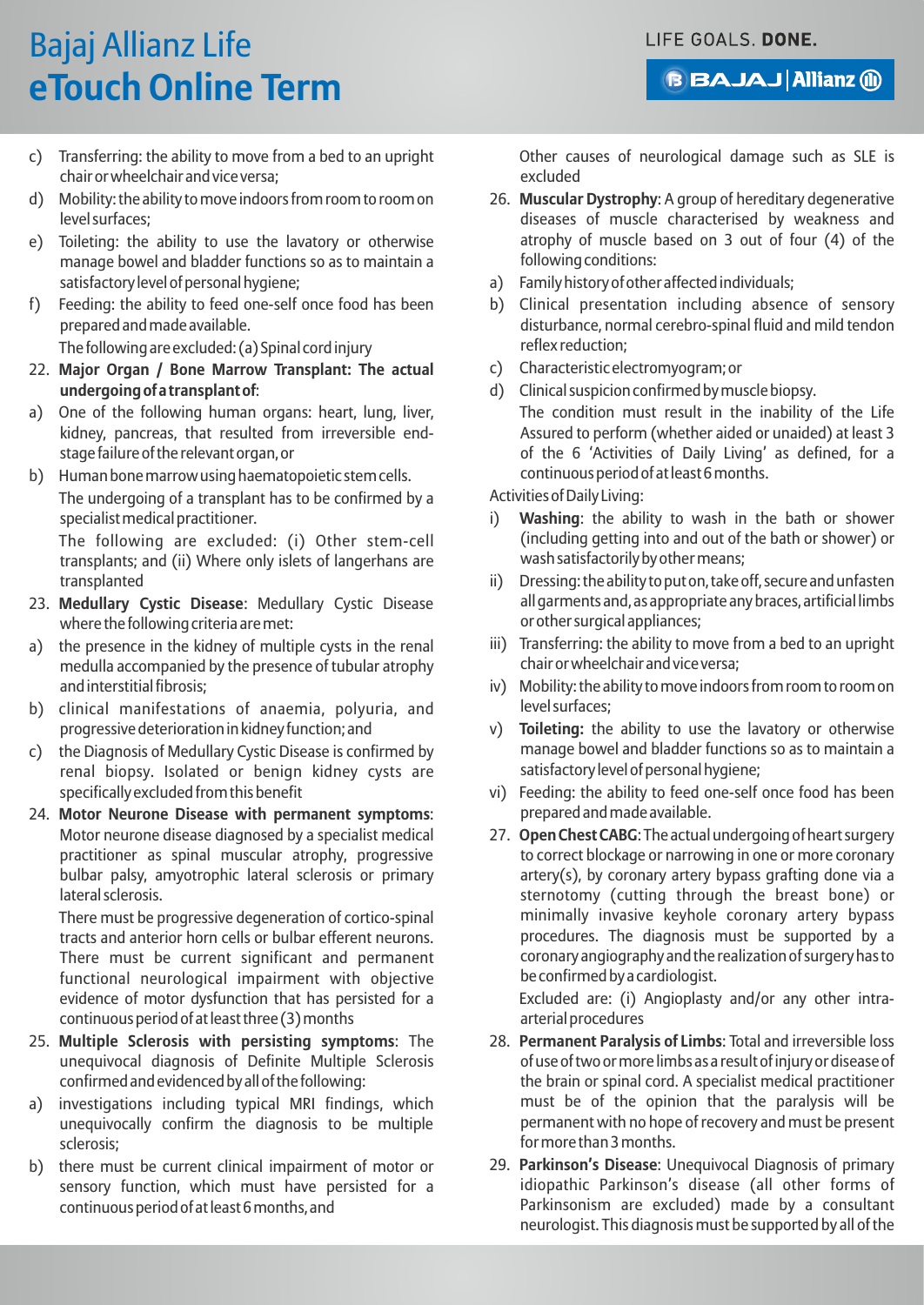**BAJAJ Allianz (ii)** 

following conditions:

- a) The disease cannot be controlled with medication; and
- b) Objective signs of progressive impairment; and
- c) There is an inability of the Life assured to perform (whether aided or unaided) at least 3 of the following 6 "Activities of Daily Living" for a continuous period of at least 6 months.

#### **Activities of Daily Living**:

- Washing: the ability to wash in the bath or shower (including getting into and out of the bath or shower) or wash satisfactorily by other means;
- ii) Dressing: the ability to put on, take off, secure and unfasten all garments and, as appropriate, any braces, artificial limbs or other surgical appliances;
- iii) The ability to move from a bed to an upright chair or wheelchair and vice versa;
- iv) Mobility: the ability to move indoors from room to room on level surfaces;
- v) Toileting: the ability to use the lavatory or otherwise manage bowel and bladder functions so as to maintain a satisfactory level of personal hygiene;
- vi) Feeding: the ability to feed one-self once food has been prepared and made available.

Drug-induced or toxic causes of Parkinsonism are excluded.

- 30. **Poliomyelitis**: The occurrence of Poliomyelitis where the following conditions are met:
- a) Poliovirus is identified as the cause.
- b) Paralysis of the limb muscles or respiratory muscles must be present and persist for at least 3 months. The diagnosis of Poliomyelitis must be confirmed by a Registered Medical Practitioner who is a neurologist.
- 31. **Primary Pulmonary Arterial Hypertension**: An unequivocal diagnosis of Primary (Idiopathic) Pulmonary Hypertension by a Cardiologist or specialist in respiratory medicine with evidence of right ventricular enlargement and the pulmonary artery pressure above 30 mm of Hg on Cardiac Cauterization. There must be permanent irreversible physical impairment to the degree of at least Class IV of the New York Heart Association Classification of cardiac impairment

The NYHA Classification of Cardiac Impairment are as follows:

- i. Class III: Marked limitation of physical activity. Comfortable at rest, but less than ordinary activity causes symptoms.
- ii. Class IV: Unable to engage in any physical activity without discomfort. Symptoms may be present even at rest. Pulmonary hypertension associated with lung disease, chronic hypoventilation, pulmonary thromboembolic disease, drugs and toxins, diseases of the left side of the

heart, congenital heart disease and any secondary cause are specifically excluded

32. **Stroke resulting in Permanent Symptoms**: Any cerebrovascular incident producing permanent neurological sequelae. This includes infarction of brain tissue, thrombosis in an intracranial vessel, haemorrhage and embolization from an extra-cranial source. Diagnosis has to be confirmed by a specialist medical practitioner and evidenced by typical clinical symptoms as well as typical findings in CT scan or MRI of the brain. Evidence of permanent neurological deficit lasting for at least 3 months has to be produced.

The following are excluded: (i) Transient ischemic attacks (TIA); (ii) Traumatic injury of the brain; (iii) Vascular disease affecting only the eye or optic nerve or vestibular functions.

33. **Surgery to Aorta**: The actual undergoing of surgery for a disease or injury of the aorta needing excision and surgical replacement of the diseased part of the aorta with a graft. The term "aorta" means the thoracic and abdominal aorta but not its branches.

Surgery performed using only minimally invasive or intraarterial techniques are excluded.

34. **Systematic Lupus Erythwith Renal Involvement**: A multi-system, mutli-factorial, autoimmune disease characterized by the development of auto-antibodies directed against various self-antigens. In respect of this Contract, Systemic Lupus Erythematosus (SLE) will be restricted to those forms of systemic lupus erythematosus which involve the kidneys (Class III to Class V Lupus Nephritis, established by renal biopsy, and inaccordance with the WHO Classification). The final diagnosis must be confirmed by a certified doctor specializing in Rheumatology and Immunology. There must be positive anti-nuclear antibody test.

#### **WHO Classification of Lupus Nephritis**:

Class I: Minimal change Lupus Glomerulo-nephritis – Negative, normal urine.

Class II: Messangial Lupus Glomerulo-nephritis – Moderate Protein-uria, active sediment

Class III: Focal Segmental Proliferative Lupus Glomerulonephritis – Protein-uria, active sediment

Class IV: Diffuse Proliferative Lupus Glomerulo-nephritis – Acute nephritis with active sediment and/or nephritic syndrome.

Class V: Membranous Lupus Glomerulo-nephritis – Nephrotic Syndrome or severe protein-uria.

Other forms, discoid lupus, and those forms with only haematological and joint involvement will be specifically excluded.

6) **Medical Practitioner** – A medical practitioner is a person who holds a valid registration from the medical council of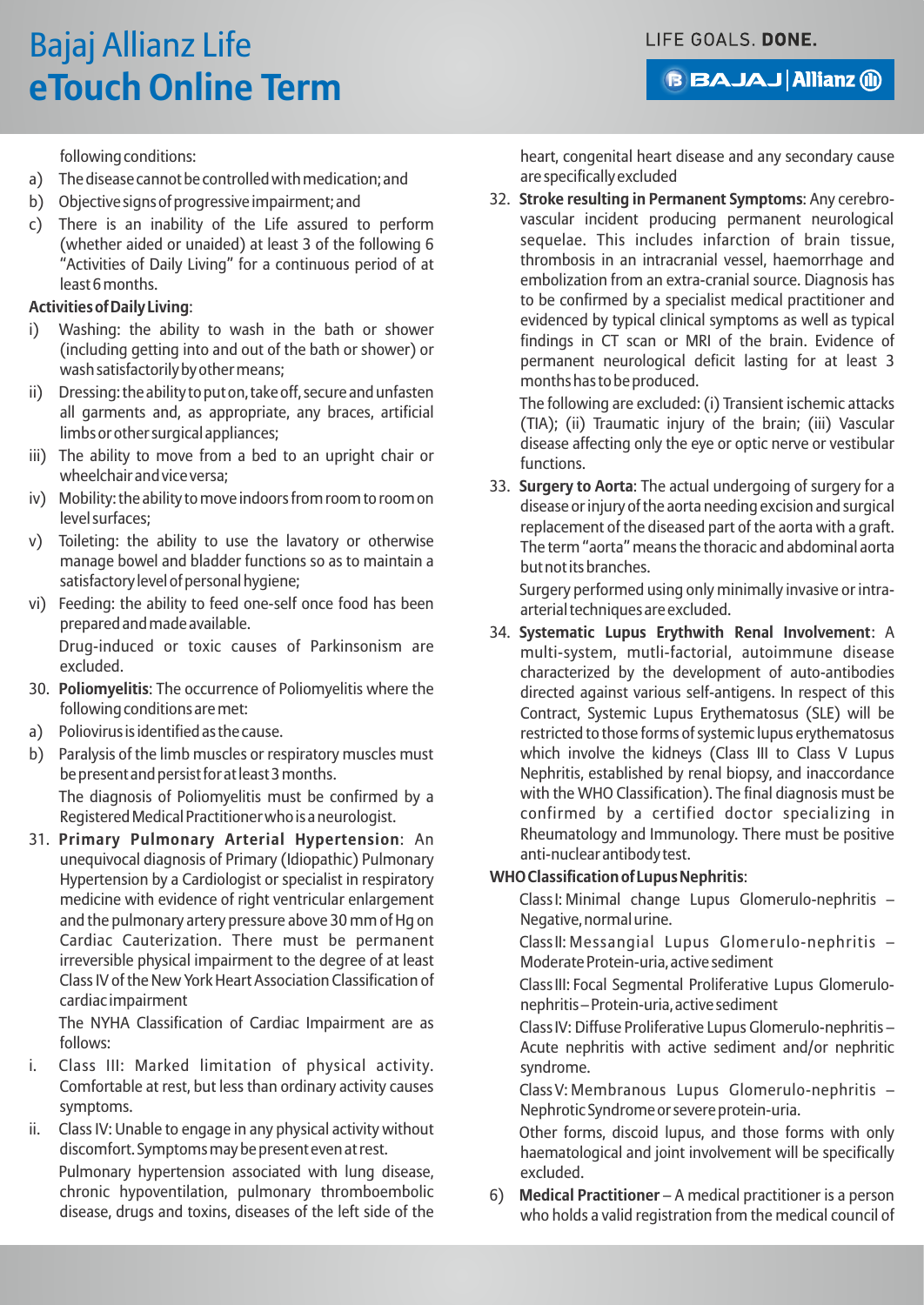# Bajaj Allianz Life **eTouch Online Term**

**BBAJAJ Allianz (ii)** 

any state or Medical council of India or Council for Medicine or for Homeopathy set up by the Government of India or a State Government and is thereby entitled to practice medicine within its jurisdiction; and is acting within the scope and jurisdiction of license.

The Medical Practitioner / Specialist Medical Practitioner are independent of the Insurance Company

#### 7) **Hospital**

A hospital means any institution established for in-patient care and day care treatment of illness and/or injuries and which has been registered as a hospital with the local authorities under Clinical Establishments (Registration and Regulation) Act 2010 or under enactments specified under the Schedule of Section 56(1) and the said act Or complies with all minimum criteria as under:

## **Statutory Information**

### **Assignment**

Assignment should be in accordance with provisions of Section 38 of the Insurance Act 1938 as amended from time to time.

## **Nomination**

Nomination should be in accordance with provisions of Section 39 of the Insurance Act 1938 as amended from time to time

## **Prohibition of Rebate**

"No person shall allow or offer to allow, either directly or indirectly, as an inducement to any person to take out or renew or continue an insurance in respect of any kind of risk relating to lives or property in India, any rebate of the whole or part of the commission payable or any rebate of the premium shown on the policy, nor shall any person taking out or renewing or continuing a policy accept any rebate, except such rebate as may be allowed in accordance with the published prospectuses or tables of the insurer.

Any person making default in complying with the provision of this section shall be punishable with a fine which may extend up to ten lakh rupees."

## **Fraud, Misstatement & Forfeiture**

Fraud, Misstatement and forfeiture would be dealt with in accordance with provisions of Section 45 of the Insurance Act 1938 as amended from time to time.

### **Applicability of Goods & Service Tax**

Goods and Service Tax is charged based on type of policy communication address of Policy Holder. This may change subject to change in rate/state in address of the Policy Holder as on date of adjustment.

- Has qualified nursing staff under its employment round the clock;
- Has at least 10 in-patient beds in towns having a population of less than 10,00,000 and at least 15 in-patient beds in all other places;
- Has qualified medical practitioner(s) in charge round the clock;
- Has a fully equipped operation theatre of its own where surgical procedures are carried out;
- Maintains daily records of patients and makes these accessible to the insurance company's authorized personnel;